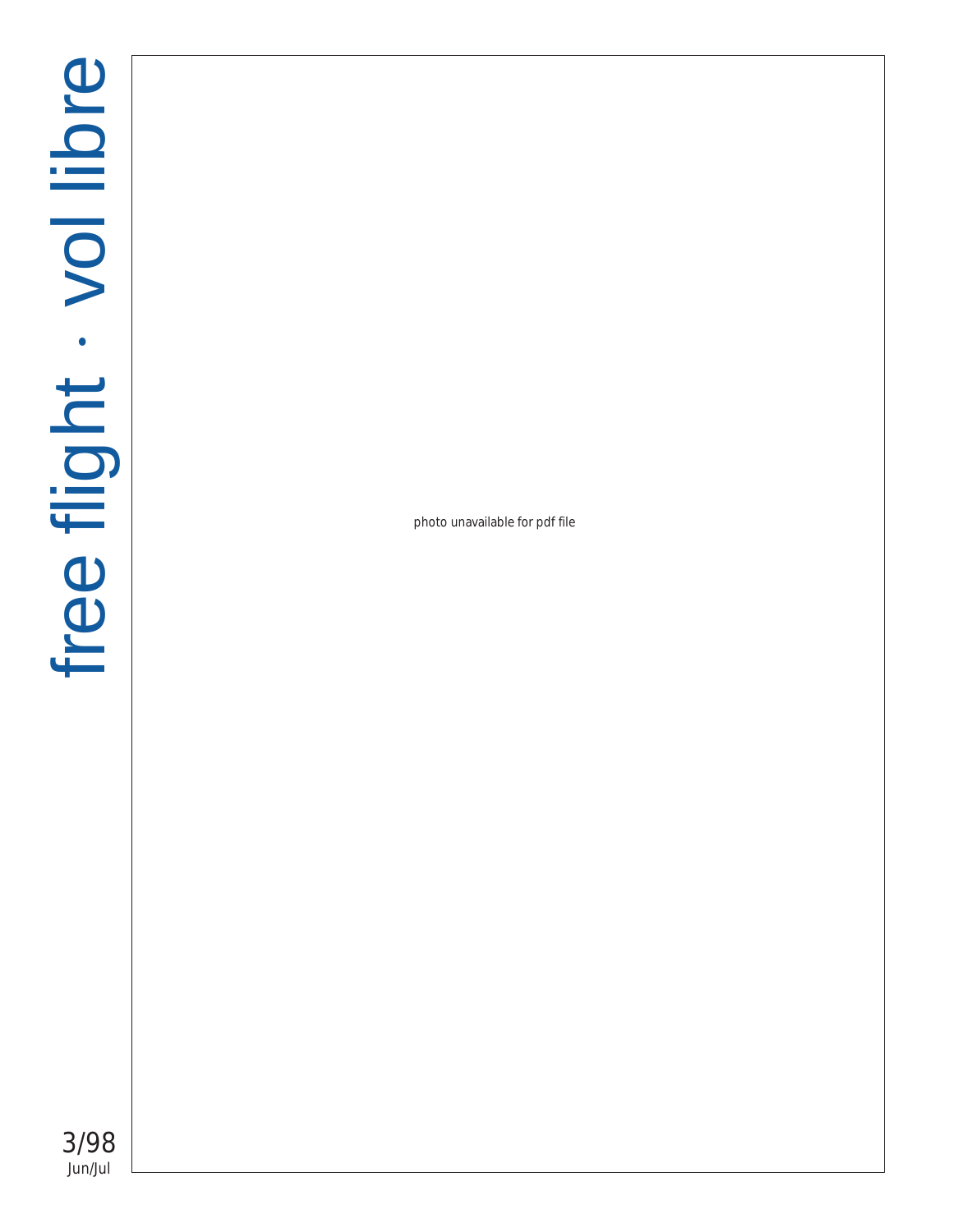# **Liaison**



I was really impressed by last month's issue of *free flight*. The use of colour sure brightens things up. The cover was a reproduction of a mini-poster produced and published by SAC. Its purpose is to help you in your club's recruting efforts. This size of poster was developed by our friends from the Montreal Soaring Council. They found that the small size allowed them in many venues that would not allow a full size one. Therefore it stayed up longer. Also we wanted a piece that would allow clubs to customize their own message rapidly and at low cost. Thus it had to be acceptable to photocopiers. At a dime a piece it is a bargain. We are on standby to fill your order NOW.

Another project on the way is the rejuvenation of many of our publications. The SAC Logbook has been given a contemporary look and a more practical cover. The Student Progress Booklet has been updated to match the current training syllabus. Next in line will be the Air Instruction Notes. The current version still follows the old training manual. Then the instruction manual, SOAR, will receive an update for its second edition. The current version is already on its second printing.

The March 1998 issue of SOARING had a fairly significant Canadian content. A very substantial article by Tillman Steckner described a problem familiar to many of us — weak brakes. I plan to use the recipe on my Diamant. In its "Letters to the Editor", I found a note from SAC's Alberta zone director David McAsey. Our southern neighbours rarely submit articles to *free flight*.

For those who do not think that the lack of safety has a price, you will have taken notice of the significant increase of premiums for two-seaters. I hope and pray that every club in the country has cranked their safety program up a notch or two.

Have you said thank you recently? Every time we have the privilege to be airborne in our plastic bullets and have again the thrill of soaring, it is because many of our friends have volunteered their time and talent to make it possible for us to be airborne. So to you: the instructor, the towpilot, the bookkeeper, the person who orders avgas, who pays the property taxes, keeps the algae out of the pool — from all of us: students, and low and high time pilots, *THANK YOU*.

#### $\infty$

La migration des Outardes. Voici un groupe qui n'a pas froid aux yeux ... Après plus d'une décennie à Saint Esprit, précédé d'un assez longue période au nord de Saint Gabriel de Brandon, nos amis ont conclu une entente très créative avec les opérateurs de l'aéroport de Bromont qui leur ont construit, incroyable mais vrai, une piste en gazon ... En plus de cette relocalisation de plus de 150 kilomètres, ils viennent de se porter acquéreur d'un rutilant L-33 Solo. Bravo les gars et que les contreforts des Appalaches vous apportent un avenir prometteur.

Au moment de lire ceci, le cours d'instructeur, donné par notre ami Marc Lussier, du comité Formation et Sécurité, sera probablement de l'histoire ancienne. Le club de Québec sera l'hôte de cette formation car la majorité des candidats viennent de ce club. Nos amis de la vieille capitale ont un besoin d'instructeurs pour continuer la formation des nouveaux membres de 1997 et ceux qui se joindront à eux cette année. Denis Pépin et son équipe comptent rééditer en 98 leurs exploits de 97 au chapitre du recrutement. J'émets le vœu pieux que leur exemple stimule les autres clubs du Québec et du Canada tout entier. L'an dernier, Gatineau Gliding et le CVV Québec ont été nos étoiles.

On était un bon nombre de Québecois au "ridge" cette année. Peter, Alex et Bernie de MSC ainsi qu'André, Jean, Réjean de Champlain se sont joints à moi dans cette célébration annuelle chez Tom Knauff. Les conditions ont été sublimés, me permettant de faire un 300 km le vendredi, et un 500 kilomètre le samedi. N'étant pas un pilote de super talent, je dois donc conclure que les conditions ont fait plus que leur part et que tout pilote d'expérience moyenne peut faire l'expérience exaltante de ce type de vol. Alors, si cela vous intéresse, bloquez la dernière semaine complète d'avril 99.

*Pierre Pepin* president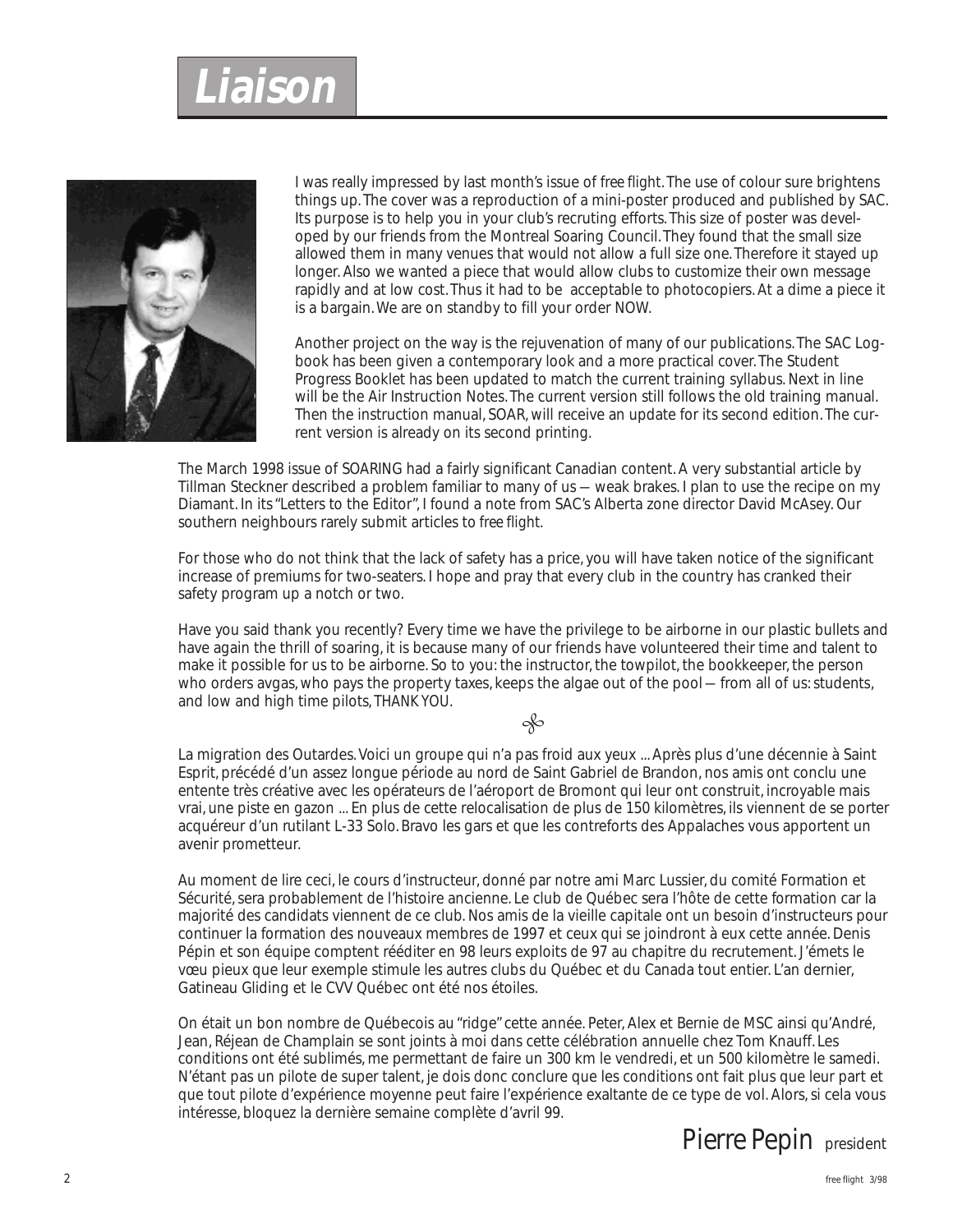# free flight • vol libre

### 3/98 June/July

| a "flight test" in ground effect |  |
|----------------------------------|--|
|----------------------------------|--|

- **all you need to know about spins ... 6** but were afraid to ask  $\triangle$  *lan Oldaker* 
	-
	-

#### a facelift for *free flight*

*Glider pilot's eyes are getting older by a year per year, so as well as having Jörg Stieber write about 'how to look' in this issue, I decided to change the layout and typeface of the magazine to both add a little additional style and to make the articles easier to read. The new font is Myriad and it's set slightly larger and with a little more spacing than the previous font. The article layout is now in two columns with a wide outside margin space in which to flow photos and other artwork. Let me know what you think of this change. editor*

The journal of the Soaring Association of Canada Le journal de l'Association Canadienne de Vol à Voile

ISSN 0827 – 2557

- **5** incident report ♦ Mike Swendsen
	-
- **collision avoidance 11** the eye is only a camera ✦ *Jörg Stieber*
- **a season-ending flight 15** a holiday X-C in Australia ✦ *Dave Hennigar*

#### **DEPARTMENTS**

- **4** *Letters & Opinions*  the downside of upgrading
- **16** *Training & Safety*  glider pilot review test (and answers)
- **18** *Hangar Flying*  a more comfortable parachute for long flights, a Canadian World class event, Australian soaring and hang gliding federations consider merger, elevator control not connected, coming events
- **21** *Reports*  1997 IGC annual meeting report & comment on 1998 meeting
- **22** *FAI Badges & Records*  GPS useage comment, new handicap list published



**Cover**

The East Kootenay Soaring Club's 2-33 soars in front of a towering cu high above Mt. Swansea near Invermere, BC. photo: Renee Machat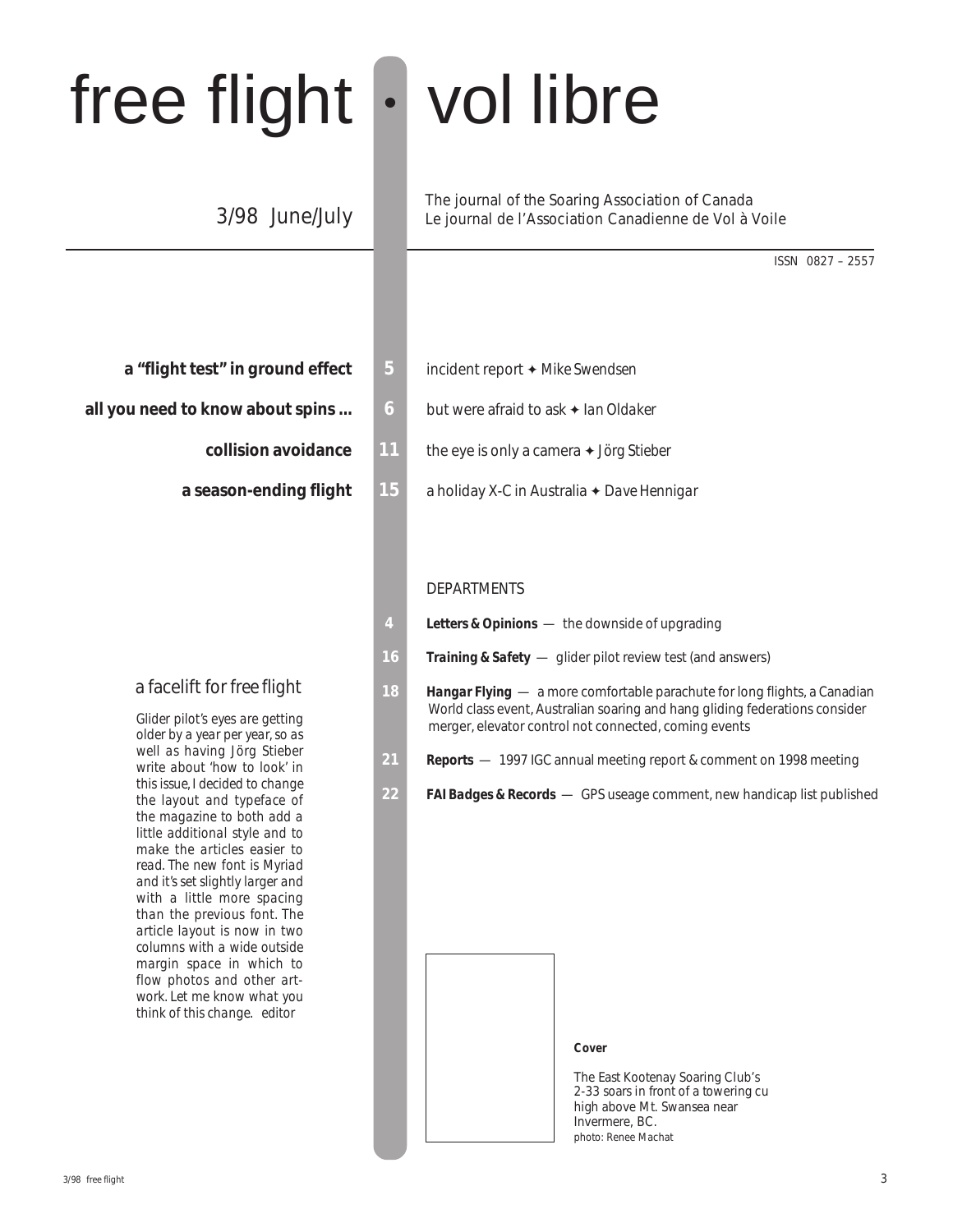# **Letters & Opinions**

#### **THE DOWNSIDE OF UPGRADING**

Our president, who for years has been urging us to get more participants into the hobby, was pleased that one of the clubs he visited was getting a high performance glider (*free flight 2/98, p2*). If it's a two-seater, he shouldn't be impressed. Clubs that buy beautiful expensive two-seaters rather than less costly plainlookers are diverting money from other uses that would be much more effective in increasing the popularity of flying gliders. Here are a few examples of other things that could be done:

Let's imagine a club intending to spend \$70,000 for a glass two-seater. Instead, it could buy three old ones and have lots of money left over for additional maintenance costs. This would permit three times as many flights, would reduce the frustration of waiting around all day for a ride, and thus would appeal to the vast majority of potential participants in gliding who don't have a whole day to spend at the gliderport.

It's no secret that in the competition for a person's time, gliding doesn't rate. Reducing the time a person must spend would attract far more people to gliding than a gorgeous, high performance two-seater would.

Another alternative use for the money would be to invest it and use the proceeds to promote the hobby. Even today, a conservative investment yields around 5% annually. This would provide \$3500 that could be used to lower the cost of gliding at the club.

It could also provide scholarships to students or others of limited finances. Or it could be used to reduce annual membership fees or glider rental or launch costs. In my club, with close to \$500 for the combined annual club and Soaring Association of Canada (SAC) fee, we could provide seven free memberships — or 14 half price ones. We might even spend some money to find out what we can do to bring back many who hold a glider pilot licence but no longer fly.

Far more benefit to gliding would result from these actions, or combinations of them, than from a modern two-seater. I'm sure there are many other ideas among those who place high priority on increasing participation in gliding.

There are many who are active in gliding whose main motivation is not increasing its popularity. They will invent excuses (rationalization) for opposing anything that isn't glamorous. We haven't got the launch capacity. We haven't enough instructors. Greatly increased membership would place an unbearable load on the few who do most of the club work. It would be unsafe because it would increase traffic too much. We don't have the storage space, etc, etc.

Fancy club two-seaters are for people hooked on gliding, not for the market we don't have. Their main function is showing off to others, ego tripping. As Rudi Salter (*free flight 5/97, p5*) noted about the Australian gliding movement, the Canadian one is also "constantly preaching to and catering for the converted". It's unlikely that anyone ever rejected our hobby because they had a ride in an old Blanik or K13 or 2-33. But I'm sure that a lot of people failed to continue because they couldn't afford a whole day to get one or two rides ... or couldn't afford the cost.

It's hard to avoid the conclusion that upgrading is downgrading.

**Len Gelfand**, Gatineau Gliding Club



#### **The SOARING ASSOCIATION of CANADA**

is a non-profit organization of enthusiasts who seek to foster and promote all phases of gliding and soaring on a national and international basis. The association is a member of the Aero Club of Canada (ACC), the Canadian national aero club representing Canada in the Fédération Aéronautique Internationale (FAI), the world sport aviation governing body composed of national aero clubs. The ACC delegates to SAC the supervision of FAI-related soaring activities such as competition sanctions, issuing FAI badges, record attempts, and the selection of a Canadian team for the biennial World soaring championships.

**free flight** is the official journal of SAC.

Material published in free flight is contributed by individuals or clubs for the enjoyment of Canadian soaring enthusiasts. The accuracy of the material is the responsibility of the contributor. No payment is offered for submitted material. All individuals and clubs are invited to contribute articles, reports, club activities, and photos of soaring interest. An e-mail in any common word processing format is welcome (preferably as a text file), or send a fax. All material is subject to editing to the space requirements and the quality standards of the magazine.

Prints in B&W or colour are required. No slides or negatives please.

free flight also serves as a forum for opinion on soaring matters and will publish letters to the editor as space permits. Publication of ideas and opinion in free flight does not imply endorsement by SAC. Correspondents who wish formal action on their concerns should contact their SAC Zone Director whose name and address is listed in the magazine.

The contents of free flight may be reprinted; however, SAC requests that both the magazine and the author be given acknowledgement.

For change of address and subscriptions for non-SAC members (\$26/\$47/\$65 for 1/2/3 years, US\$26/\$47/\$65 in USA & overseas), contact the SAC office at the address below.

**President** Pierre Pepin<br> **Vice President** Richard Long **Executive Director Corporate Treasurer** Jim McCollum<br> **Legal Counsel** Robert Wappel **Secretary** 

**Richard Longhurst**<br>Jim McCollum Robert Wappel<br>vacant

**SAC office:** 101 – 1090 Ambleside Drive Ottawa, ON K2B 8G7

tel: (613) 829-0536 fax: 829-9497 e-mail: **sac@sac.ca** website: **www.sac.ca**

Deadline for contributions:

**5 th**

**January, March May, July September, November**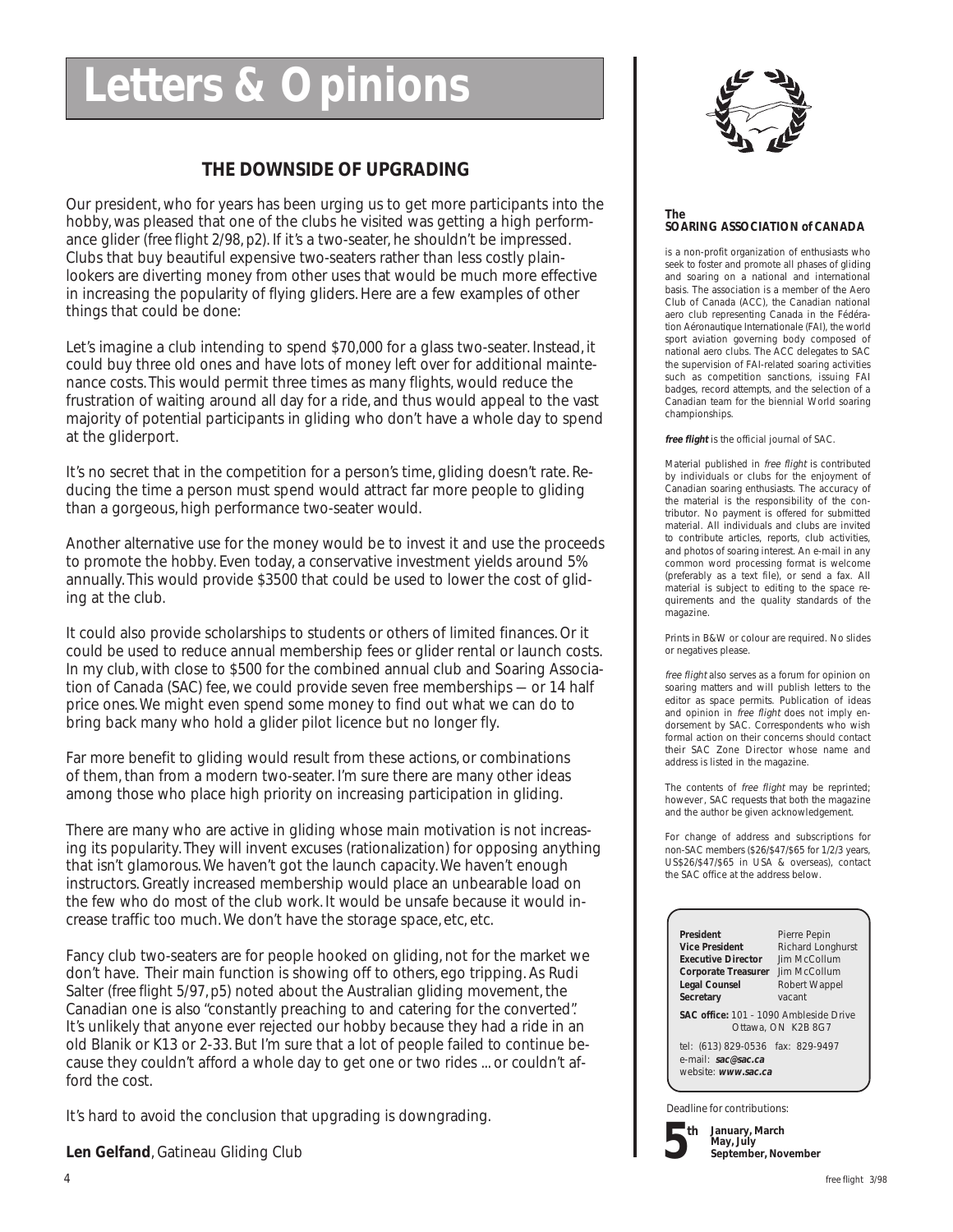#### **L'ASSOCIATION CANADIENNE DE VOL À VOILE**

est une organisation à but non lucratif formée d'enthousiastes et vouée à l'essor de cette activité sous toutes ses formes, sur le plan national et international. L'association est membre de l'Aéro-Club du Canada (ACC), qui représente le Canadaau sein de la Fédération Aéronautique Internationale (FAI), laquelle est responsable des sports aériens à l'échelle mondiale et formée des aéro-clubs nationaux. L'ACC a confié à l'ACVV la supervision des activités vélivoles aux normes de la FAI, telles les tentatives de record, la sanction des compétitions, la délivrance des insignes,ainsi que la sélection d'une équipe nationale pour les championnats mondiaux biennaux de vol à voile.

**vol libre** est le journal officiel de l'ACVV.

Les articles publiés dans vol libre proviennent d'individus ou de groupes de vélivoles bienveillants. Leur contenu n'engage que leurs auteurs. Aucune rémunération n'est versée pour ces articles. Tous sont invités à participer à la réalisation du magazine, soit par des reportages, des échanges d'idées, des nouvelles des clubs, des photos pertinentes, etc. L'idéal est de soumettre ces articles par courrier électronique, bien que d'autres moyens soient acceptés. Ils seront publiés selon l'espace disponible, leur intérêt et leur respect des normes de qualité du magazine.

Des photos en couleurs ou noir et blanc seront appréciées, mais s'il vous plaît, pas de négatifs ni de diapositives.

vol libre sert aussi de forum et on y publiera les lettres des lecteurs selon l'espace disponible. Leur contenu ne saurait engager la responsabilité du magazine, ni celle de l'Association. Toute personne qui désire faire des représentations sur un sujet précis auprès de l'ACVV devra s'adresser au directeur régional, dont le nom et l'adresse sont publiés dans le magazine.

Les articles de vol libre peuvent être reproduits librement, mais le nom du magazine et celui de l'auteur doivent être mentionnés.

Pour signaler un changement d'adresse ou s'abonner, contacter le bureau national à l'adresse ci-bas. Les tarifs au Canada sont de 26\$, 47\$ ou 65\$ pour 1, 2 ou 3 ans, et de 26\$US, 47\$US ou 65\$US à l'extérieur.

#### **EDITOR**

Tony Burton Box 1916 Claresholm, AB T0L 0T0 tel & fax (403) 625-4563 e-mail **free-flt@agt.net**

Any service of Canada Post to above address. Any commercial courier service to 335 - 50 Avenue W

**COMMERCIAL ADVERTISING** SAC office (613) 829-0536 e-mail **sac@sac.ca**

Date limite:



**janvier, mars mai, juillet septembre, novembre**

### **A "flight test" in ground effect**

The art of flying is to throw yourself at the ground and miss. Douglas Adams

#### **Mike Swendsen**, "BH"

Saturday, May 16, Cu Nim Gliding Club. The day looked great, beautiful blue skies, the lift should be there, it was going to be a good day for flying. There was a cold front that seemed stalled just to the north and there were clouds forming all around the field. Cloud streets were forming all along the mountains west and even out into the prairies to the east. This was a day when you could go places!

This was the first flight of the year in my own glider, an HP-16. My partner had had the glider out for a week in Golden and had a lot of good flying. But I hadn't flown anything but the Blaniks for the last few weekends.

I rigged the ship and pushed it out on line. One plane was ahead of me and gave me time to do a final positive control check and settle my mind on the flight ahead. I was just going to fly and get used to the aircraft again. Everything looked good, the towplane was ready and off we went. Upon release, the lift was a little elusive to start with, but finally I found it and the day was on. I flew around the area, to High River, down to Longview and then over to the foothills, where I could climb over 8000 feet, then up to 10,000, and south towards Chain Lakes. Everything was going well, I had been up for over three hours and was getting comfortable again. I decided to test the glide back to the field and headed back. I heard some of the more experienced pilots radio that they were headed in also, and I decided to wait until they had landed before heading for the circuit.

I was high so I pulled on some flaps and started descending. I got to the IP at about 800 feet and proceeded downwind. I was in lift almost all the way while adding more flap and running just a little fast to keep my altitude down, turned base at 700 and flew a long base leg with enough flap on to keep descending, and at about 400 I turned final. I was still a little high and cranked on my flaps to full to get down on my aiming point.

That's when the unthinkable happened.

As I was putting the nose of the ship down and cranking on the flaps I heard a loud bang and the flap crank handle came off in my hand! By the time I realized what had happened my speed was over 90 mph and I was over the threshold of the runway, still high.

Since we have a 2800 foot runway and I had no idea of the status of my flaps, I decided that I would get down on the field and use my wheel brake to slow down. As I tried to push the nose of the aircraft down, the only thing that seemed to happen was that the tail lifted — I couldn't get down.

I was truly in ground effect and not losing much speed at all. As the end of the runway and its fence rapidly approached, I decided to land in the next field, and I hopped up over the fence and was preparing to settle down into that pasture. But I still couldn't get down. My speed was still fairly high and the far side of this field was rapidly approaching. At the boundary were two more barbed wire fences guarding a road and a telephone line. I had little choice but to stay in ground effect and go over the fence and under the wires.

Finally my speed had bled off enough to get my wheel on the ground and use the brake as I had originally planned.

➯ **p20** I had gone over a mile and a quarter in ground effect! I had no idea that I would or could go that far. I don't know if the choice to land straight ahead was the best that I had, but it worked this time. Luckily I had almost two miles of landable field in front of me. If I had been landing in any other direction I couldn't have made that decision. I would have been forced to choose to go up and try another direction or try to sideslip to bleed of my speed and altitude. I radioed back to the field and let everyone who had seen me on the ground and in the air know that everything was fine, and I started to walk back to get help to retrieve my glider. This had been a memorable first outlanding!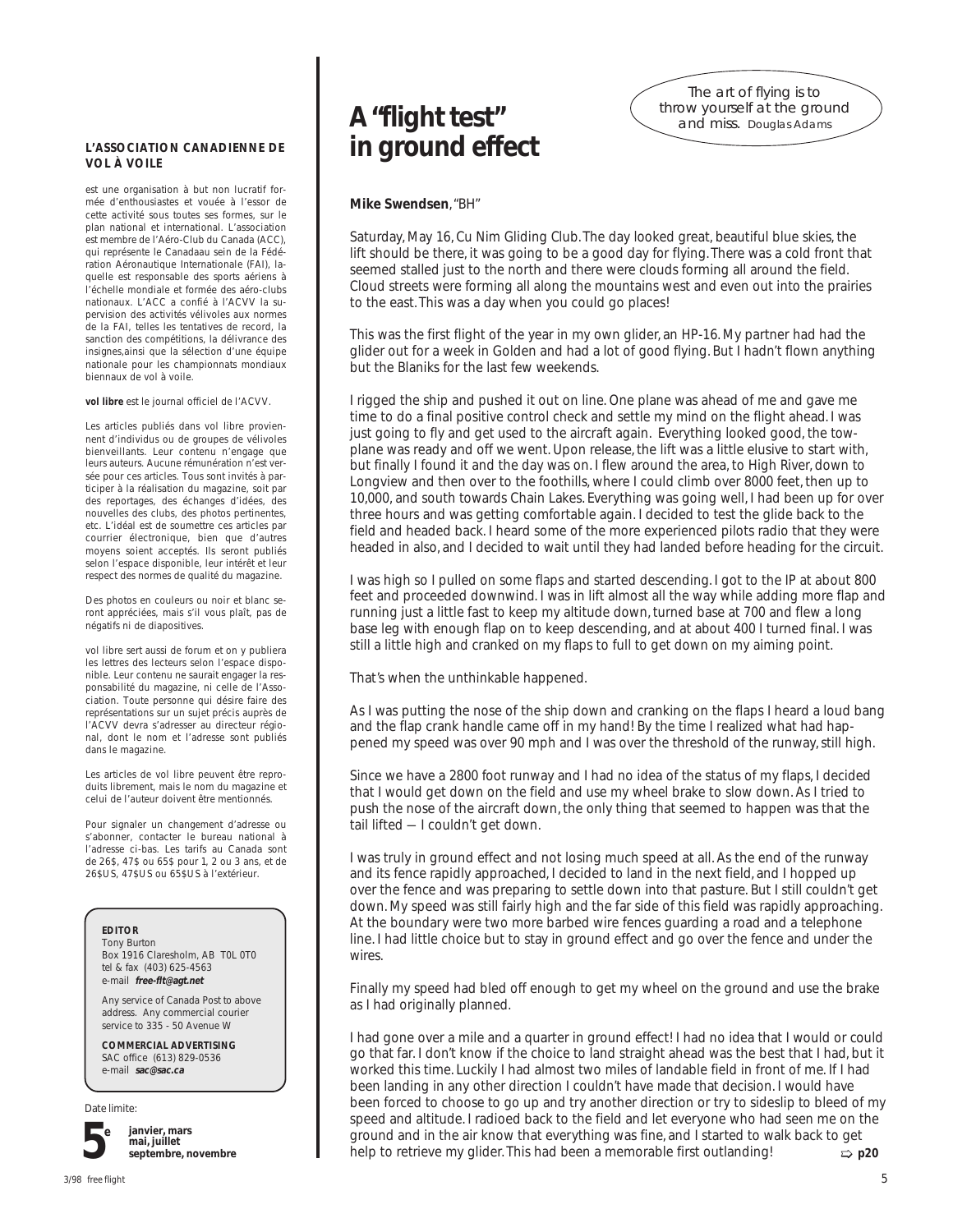*All you need to know about spins but were afraid to ask*

**Ian Oldaker** Chairman, Flight Training & Safety Committee

*S* pinning is the subject of much discussion among pilots. It is a challenge to do well and to be able to recover, pointing in a desired direction. It is an exciting maneuver to do, and it is enjoyed by many. The purpose of teaching it is to enable pilots to recognize the situations that lead to a spin, and to recover from it should they inadvertently start one. However, many pilots are afraid of not only the spin but of the stall as well! Surely this reduces their enjoyment of flying, and of course puts them at risk in any situation where an inadvertent stall could occur.

This apprehension about stalling and especially about spinning may be because there are some gliders, including two-seaters, that may drop a wing with little or no warning, particularly when the pilot is busy with thermalling. Under these conditions the speed is higher than in wings-level flight, the changes in airflow noise are not so obvious, and the controls remain effective up to the stall, after which the glider will not respond to the controls to "lift" the nose or to lift the dropping wing. Gliders such as the ASK-13, IS-28 and IS-29 Larks, the Blanik, the Puchacz and most modern high performance sailplanes will spin readily and can catch the pilot unaware! This may come from an inadequate understanding of the subject or may even be the result of an instructor being reluctant to teach spinning to the pilot in the first place. Students and even more experienced pilots may then not be in sufficient practice to react promptly and correctly to a situation involving a wing drop while thermaling, which can lead to the typical stall/spin situation.

Good, efficient flying of thermals demands that we fly close to the stall in well-controlled circles so anyone who is not relaxed about this will not make a good soaring pilot! We should not forget the final turn in the circuit pattern when the pilot's workload is high and distraction could get in the way of allowing the pilot to recognize an impending stall. In this case the pilot's response is usually to pull back further on the stick to try and raise the nose, making the situation even worse. Now the problem is that there is insufficient height to effect a recovery before hitting the ground. It is very important to be able to recognize the symptoms of the stall and particularly the situation when close to the ground. This will help to make pilots safe, and will allow them to heed the warnings that they need to prevent the stall in the first place.

It is self-evident that to fly confidently and safely we should all be experienced at spinning. Obviously it is undesirable for any pilot to be flying gliders with little spin experience, especially as there are many gliders that will spin. We all need to be able to recognize the situations that lead to stalls and spins, and to be able to react correctly and promptly to make a quick recovery. This article tries to remove any misunderstandings about the spin. If you are uneasy about the spin, you should seek the help of an instructor who is interested and competent in the subject. Go flying with him or her at the first chance to review stalls, incipient spins and of course full spins. Techniques to do stalls and spins are suggested here and are based on our SAC flying training manual, *SOAR and Learn to Fly Gliders*.

#### **What is a stall?**

A stall occurs when the normally smooth airflow over the wings breaks up, becomes very turbulent, and the flow becomes detached from the top of the wings. This occurs when the angle at which the airflow meets the wing exceeds 15 to 20 degrees. This causes a serious loss of lift and produces an increase in drag. The wing is stalled. The glider now loses height rapidly until the incident airflow again meets the wing at a smaller angle, so that the wing becomes unstalled and can again produce the required amount of lift. At the stall there is often a distinct nosedown pitching movement, due in part to the centre of the remaining lift of the wings moving aft, and from the lift from the tailplane. The tailplane doesn't stall because of the downwash effect from the main wings and its lower angle of incidence. The nose pitching down assists the glider to unstall the wings. Note that almost all sailplanes will become unstalled if they are permitted to "fly again" on their own, however the pilot must not try to prevent the nose from dropping by moving the stick further back.

The symptoms of the approach to a stall in straight flight or in a gentle turn are many and should be well remembered — the stick position is further back than normal, leading to:

- Low airspeed
- Absence of or reducing airflow noise
- Ineffectiveness of the controls
- Sloppy aileron control
- The stick will not raise the nose
- Nose may or may not be "higher" than normal
- Buffeting of the glider and/or controls.

At the stall the nose drops in spite of the pilot keeping the stick hard back, and one wing may drop first, again in spite of attempts to keep the wings level with the ailerons. There is a rapid loss of height and the airspeed will build up again. The recovery from the stall must be assisted by the pilot, however, because some gliders will continue to descend in a very nose down stall until the back pressure on the stick is reduced to allow the glider to fly again.

At low speeds the glider will be flying at a high angle of attack and the nose may or may not be higher than normal. For example with the dive brakes open there is extra drag and the attitude could be close to normal or indeed slightly nose down! During an approach in high winds the airspeed could drop suddenly because of rapid changes in the wind speed (because of the turbulence and strong wind gradient). Under these conditions the angle of attack is again high and, when the wind gradi-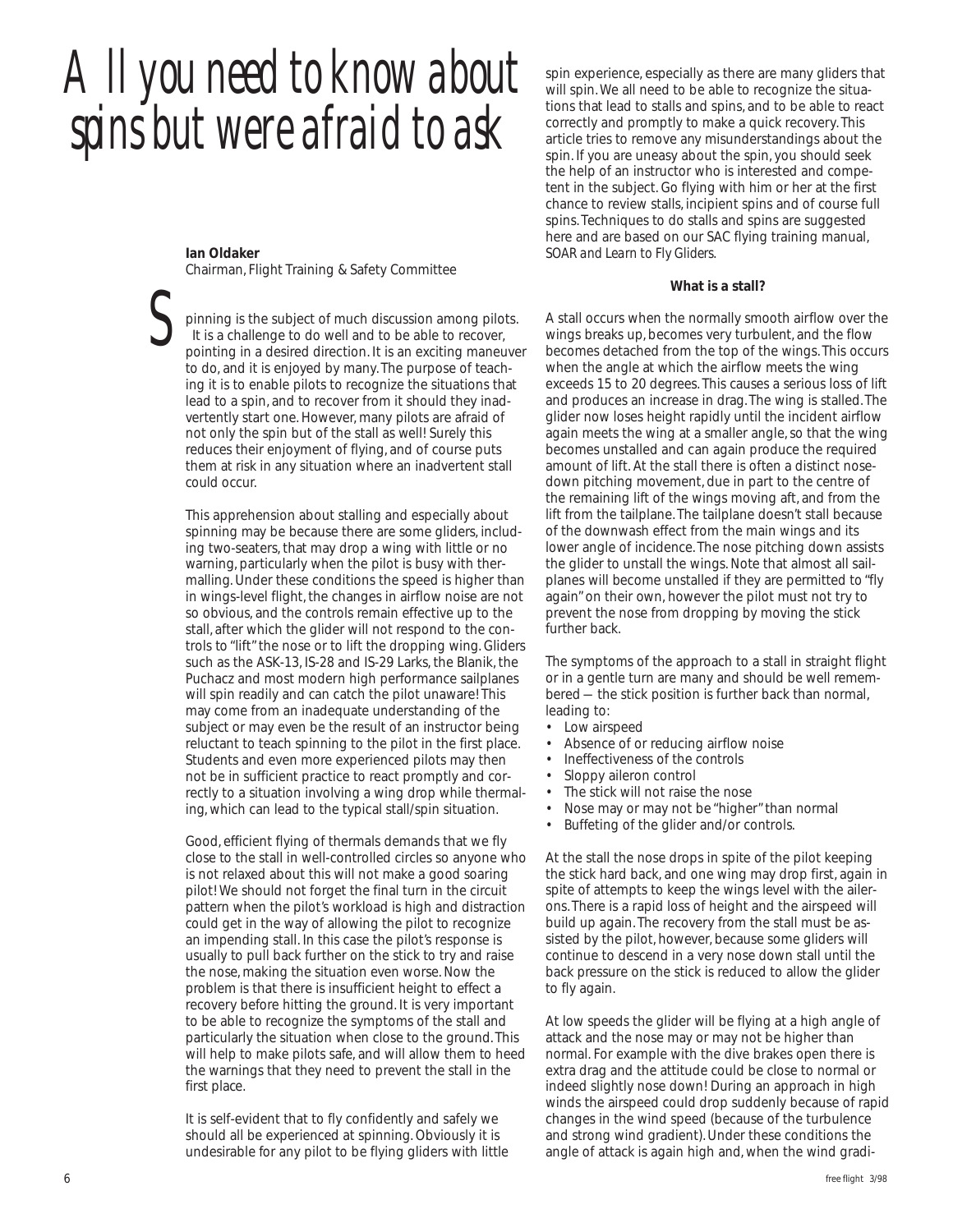ent or shear is encountered, an even higher angle of attack could occur, leading to a stall.

A high speed stall can occur in a steep turn or when pulling out of a dive. In these cases it is called an *accelerated* stall. At an angle of bank of 60° the 'g' load is twice normal for example, meaning that the wings have to develop twice the lift to maintain the glider in an accurate turn at this angle. The corresponding stall speed is increased over that for straight and level flight by a factor of √2. At the stall the turn cannot be tightened any more by further backward movements of the stick, and of course the nose can't be raised. To actually stall the glider under these conditions the angle of attack has to be increased as before; in fact, the elevator has to be moved fairly vigorously to achieve the stall. The symptoms are as above but now include the extra 'g' loads and only slight or no buffeting. The stick will be more fully toward the rearmost position and the pilot will definitely be pulling back on it. Note that the nose is not necessarily higher than normal. At the stall there may or may not be a definite buffet, the elevator is not effective in 'lifting' the nose any more, the nose will drop, and there will be a rapid loss of height. At the same time the inner or lower wing will tend to drop first and this is known as an incipient spin. Also note that the ailerons will not be effective in rolling the glider, the ailerons may 'flick' the stick suddenly to one side, and the feel will be different.

#### **And what is a spin?**

A spin is a condition of stalled flight during which the glider makes a spiraling descent, losing height rapidly. The glider rotates about the three axes simultaneously, so it rolls, yaws and pitches at the same time while descending. Sounds alarming doesn't it! However, once it is understood, the spin becomes an interesting and an enjoyable maneuver to practice. How do we understand a spin, and what is the relationship to the stall, why all the preliminaries about stalling? Read on!

An aircraft in normal flight resists any tendency for turbulence to disturb it. When one wing tends to roll downward, the angle of attack is thus increased and the wing develops more lift; at the same time the high wing produces less lift and therefore it tends to stop rising. This stabilizing effect is known as lateral damping and it is a very strong effect, particularly in gliders with long wings (see Figure A). It is present so long as the glider is rolling, and disappears as soon as the rolling ceases. The effect won't level the wings however, as it is a damping effect only. You can see this strong effect when you try to roll the glider; it will not roll rapidly due to the lateral damping effect of its wings.

Once stalled however, an aircraft becomes unstable, as the lateral damping effect is lost; if one wing starts to drop, it will tend to drop further. This is because the angle of attack (already more than the stall angle) is increased even further by the downward motion, the wing stalls more completely and it tends to drop even faster. Meanwhile the other wing which is rising has a smaller angle of attack, so it produces less drag and some lift. The net effect is to allow the glider to roll more toward the lower wing. The stalled glider is, therefore, laterally unstable and undamped. If one wing drops in a stall, the glider continues to roll. So long as the glider remains stalled, this roll is uncontrollable. This is known



as autorotation and it is the cause of spinning (see Figure B). The autorotation combines now with the increased drag on the down-going wing and the reduced drag on the upper wing to produce a strong yawing motion toward the lower wing. At the same time the nose pitches down and the glider goes into a spin.

It is important to understand that a glider will only be able to enter a spin when it is fully stalled. Once unstalled, lateral damping will be regained and the glider will immediately stop rotating. The glider is again controllable. This means that if one wing starts to drop when the glider is approaching a stall, you should immediately lower the nose to reduce the angle of attack, and you will instantly regain lateral damping and hence control. Take this one step further to the incipient stage of the spin when the glider is beginning to autorotate and yaw, and the same recovery technique applies — unstall the wings by "lowering the nose", lateral damping will be regained, and the rolling stops immediately. Now the wings can be levelled and the glider returned to level flight normally. This is the accepted method of recovery from any stall including a wing drop at the stall, as well as to recover from an incipient spin. Remember, therefore, that the recovery from any stall is the same, and it involves unstalling the wings, bringing the wings level and returning the glider to a normal gliding angle.

The rudder is the primary control that is used to start the recovery from the full spin (this is fully explained later) and it can be used here effectively too. However, it must be used carefully and only when the wings are unstalled, otherwise the glider may well enter a spin in the other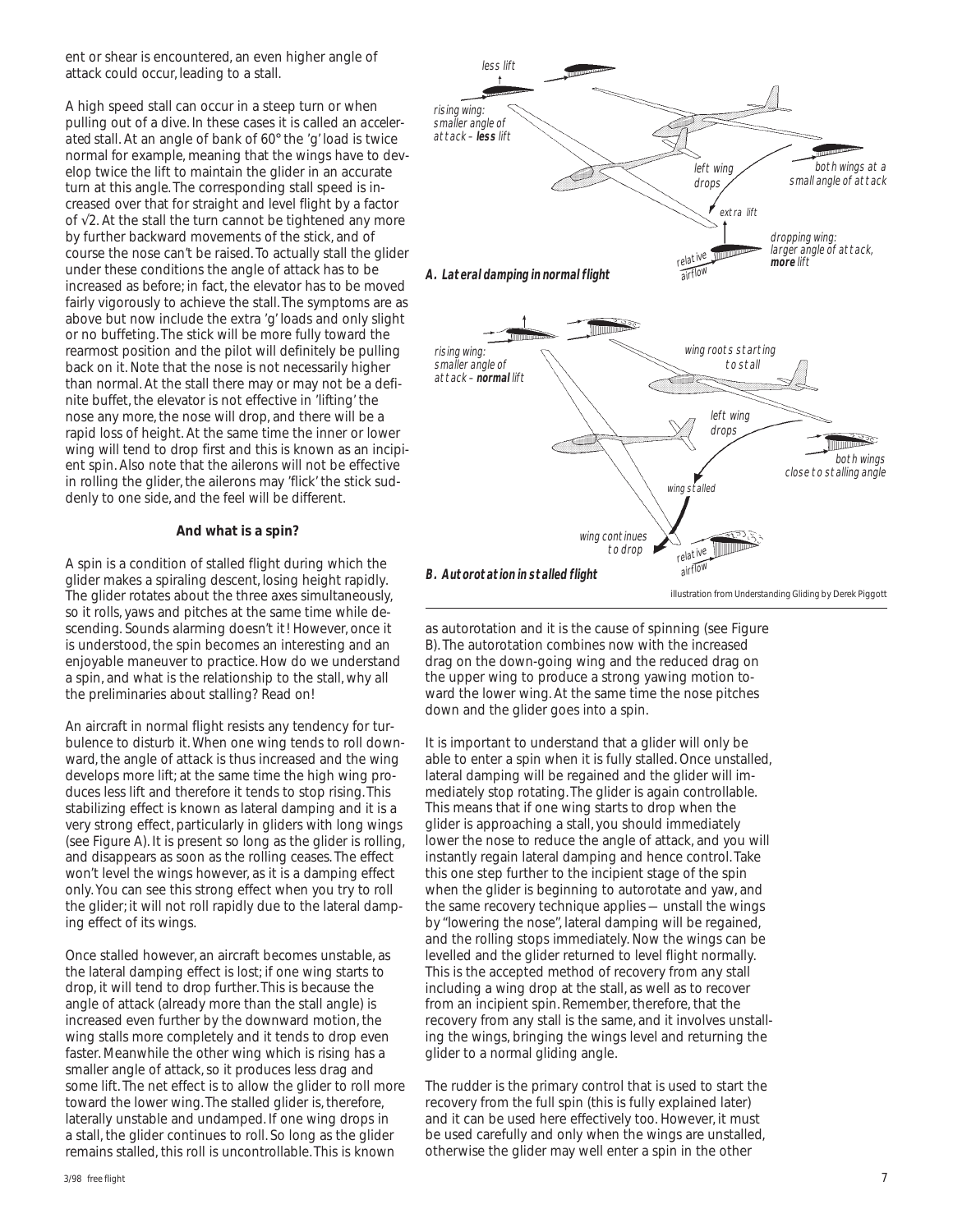direction! To assist the recovery from a wing-drop stall, use some opposite rudder, in the sense that you will use the secondary effect of the rudder to lift the down-going wing. Only use this effect when you are already also lowering the nose by relaxing the back pressure on the stick to unstall the wings. Hence the recommended recovery from the incipient spin and the wing-drop stall is to unstall the wings as quickly as possible and to use rudder only sufficiently to maintain good coordination. This recovery technique gives the smallest height loss.

#### **General considerations**

The position of the centre of gravity (CG) of the aircraft has an important effect on the spinning characteristics. Most gliders will refuse to spin with the CG at the forward limit and they will spin readily if the CG is close to the aft limit. Some gliders will spin quite differently with the CG at the aft limit, though all gliders with a certificate of airworthiness will recover from such a spin. In fact it is a requirement of the Joint Airworthiness Requirements (JAR-22) that they will recover readily when the pilot uses the "standard" recovery procedure. All modern gliders are type certified to these requirements.

If the centre of gravity is toward the aft limit, the glider will be reluctant to recover, and although the glider is designed to do so eventually, it can be alarming to the pilot not used to a rear CG position! With the CG close to the aft limit, a spin can be stopped by using the standard recovery sequence. The recovery may take longer than normal, however, and unusual forces may be needed to move the controls. The above dictates that you *must* know the location of the CG at all times, and that it is well inside the limits defined in the flight manual (pilot and ballast weights as defined on the cockpit placard). If it is likely to be close to the aft location, the glider will be sensitive in pitch even at normal speeds, so it is advisable to carry additional ballast. This is a very important consideration for lightweight pilots, who may at the same time be shorter than average. You will need to carefully consider your seating position to help keep the CG within the defined limits.

Typically, inadvertent spins can occur in two situations. The first is while thermalling when usually there is adequate height for recovery. The second is during the final turn onto the approach to a landing. No spare height exists here! The first arises because the pilot is trying to hold a turn at the normal low thermalling speed, is concentrating on climbing and allows the speed to fall close to or below the stall speed. A bit of turbulence can then stall the glider. The second case can be dangerous due to the low height; it can occur during a slow final turn when the pilot is otherwise preoccupied with getting onto the field. At such a time the pilot is perhaps trying to stretch the glide because the circuit itself was started too low. If you remember these two situations, you will be able to avoid them. This is the first line of defence, and is a case of prevention being better than the cure.

Recognizing the onset of a spin early is very necessary so that you can prevent a full spin developing. What we are aiming for is to take action early, automatically and instinctively. Knowing how the glider reacts at various stages of a spin will increase your confidence to be able to handle any situation. Better still — avoid the low and slow final turn!

#### **Incipient spins and recovery**

The incipient spin is so called because it has the potential to develop into a full spin. This can be avoided, as we have seen, if the glider is recovered quickly from this condition. As the glider is slowed down and stalls, one wing can stall first. This makes the glider roll toward the dropping wing. If the wings are not immediately unstalled, the glider will start to auto-rotate. Next the glider will start to yaw, the nose will go down sharply; this is called the incipient spin.

Before you start this exercise, make sure the location of the CG is within the cockpit placard limits, and climb to an adequate height. Then carry out a careful CALL check:

- *Cockpit* No loose articles, straps tight, canopy locked and window closed.
- *Altitude* Must be sufficient to recover above specified minimum.
- *Location* Not over the airfield, farm buildings or town.
- *Lookout* Make sure no other aircraft are around by doing clearing S turns.

To try an incipient spin and recovery, first start a gentle turn and then slowly decrease speed. Notice that the attitude of the glider will appear to be normal, the slight "raising" of the nose to slow down will be almost imperceptible. The glider may not exhibit the prestall warnings that you learned in the stall exercise. As it slows, it will tend to increase its angle of bank. The decreasing speed and the shallow angle of bank that tends to increase, the quieter airflow noise and the gradual moving of the stick toward the back are the symptoms of the approach to a spin. Notice again that this is difficult to "see" as the glider's attitude appears quite normal. This is more of a problem close to the ground when the pilot's attention will likely be on trying to complete a final turn and is therefore not concentrating on the decreasing speed.

#### **Recovery from the incipient spin**

At the stall, the lower wing will go down more rapidly and of course the glider will roll more quickly; the glider will begin to autorotate. At the same time there may be sufficient extra drag on the lower wing to start the yaw toward that wing. A full spin will develop from this unless recovery is started immediately. To recover from this wing drop, or incipient spin, quickly lower the nose to reduce the angle of attack and unstall the wings. Having unstalled the wings, lateral damping returns and autorotation stops immediately because the lift is restored and the glider will now begin to pick up speed. Having increased speed sufficiently, return to level flight using the stick and rudder normally. Again notice this is the same basic recovery technique as for a wing drop at a normal, wings level stall.

Don't attempt to raise the down-going wing with ailerons only, you will only increase the angle of attack of that end of the wing, which may well deepen the stall, and the wing will drop faster. This is a very natural thing to do of course, and may well happen with an inadvertent stall and incipient spin, when you will not be expecting the glider to stall in the first place! If no recovery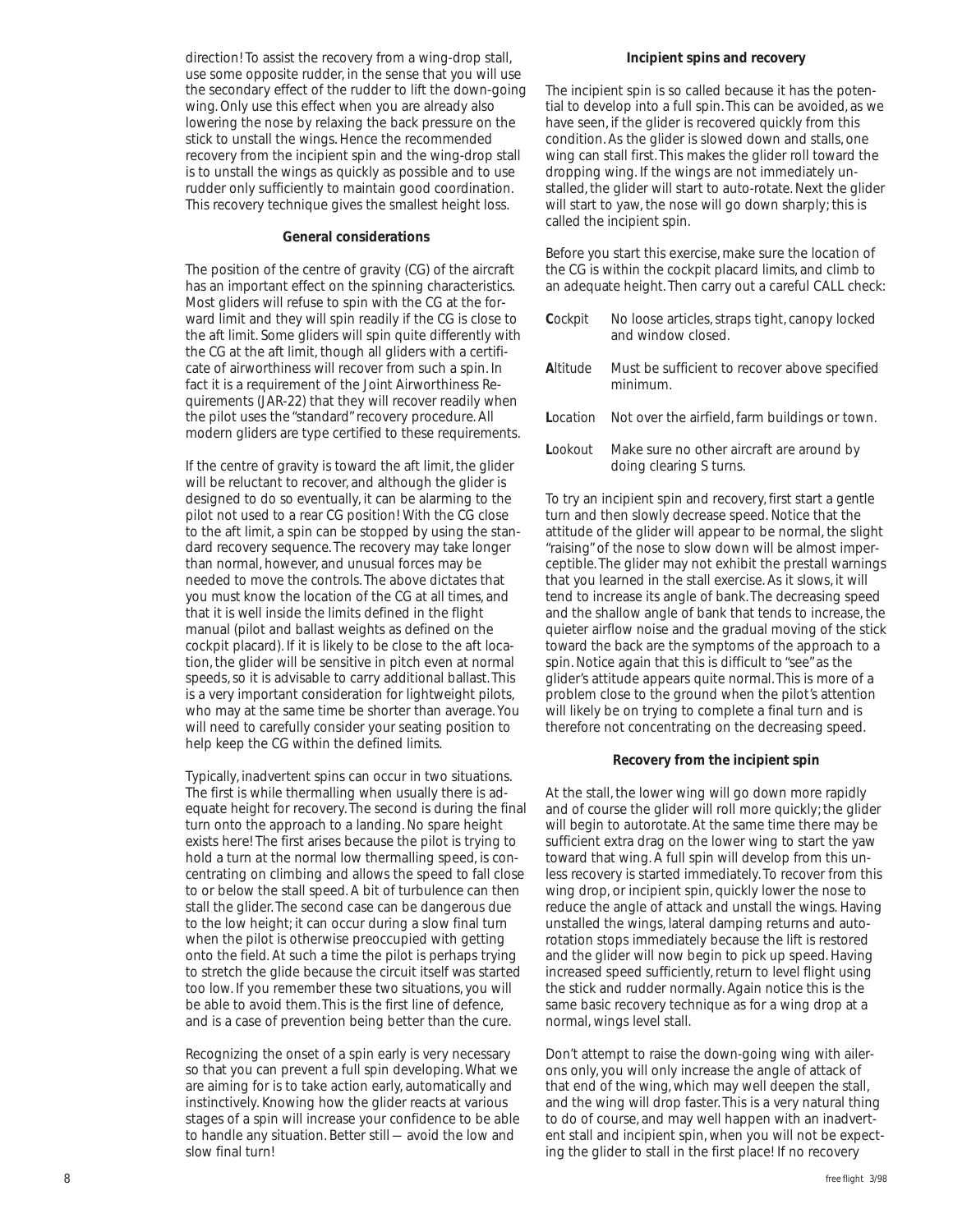actions are taken and the stick is held back in an attempt to "keep the nose up", the maneuver will likely develop into a full spin. Most sailplanes will spin for only a turn or two and then become unstalled. The speed will increase quickly, following which the pilot may find him or herself in a spiral dive in which the speed and 'g' load build rapidly. The recovery here is to relax the pressure on the stick to unload the wings and to return to level flight normally.

Notice that the incipient spin is not a specific point in the entry to a spin, but is the sequence of the wing drop, the developing autorotation and the ensuing yaw toward the lower wing. This all occurs before the glider develops a full spin. The incipient spin can be stopped at any point using the above technique; recovering as early as possible to lose a minimum of height is the name of the game. Remember — the worst point to start a spin is during the final turn before landing, so learn to recognize the situation that can be produced from a slow and shallow turn, low down. From now on avoid making low and slow final turns whenever you fly. Remember you have no spare height!

#### **Full spin and recovery**

#### *General*

Before any spin maneuvers are to be practiced, check that the CG is in the right range, and is if possible reasonably ahead of the rear limit. If ballast is to be carried make sure it is correctly fastened and that it cannot come loose in flight. Proper parachutes should be worn (yes, suitable ones *are* available for Blaniks). Turbulence at the time of the flight may preclude full spin training, so consider this as well.

If your club does not have a glider that can spin readily (some two-seaters are indeed reluctant to spin), the club will likely use a higher performance glider for full spin training. Use the time well and ask for extra flights to cover the spin if at first you feel uncomfortable with your recoveries. To become a fully competent pilot, it is important to become proficient at spin recognition and recovery; extra time spent now is well worth it.

It is recommended that you start a spin no lower than 3000 feet above ground to allow sufficient altitude for adequate height after recovery. Go through the CALL check thoroughly before the exercise, and repeat the check if doing several entries and recoveries in a row. Practice to recover on a known heading; this will give you an added challenge, besides spinning is an enjoyable exercise when done well. Enjoy!

#### *Full spin recovery*

An inadvertent spin is most likely to develop from a slow turn and not from straight and level flight. So start a slow and shallow-banked turn. This will allow a full spin to develop in most two-seaters and will reproduce the spin that can occur from the too-slow final turn. This turn, incidentally, can often be badly coordinated as the pilot may be using too much rudder in an attempt to tighten the turn. If the glider is flying slowly at the same time a spin can rapidly develop as the wing drop is "helped" in this situation by the wind gradient. Remember the lower wing is in the slower moving airflow over the ground, hence it will be flying more slowly than the upper wing. The glider will be difficult to unbank without stalling the lower wing even more. We do not prac-



tice this maneuver close to the ground for obvious reasons, so cannot demonstrate this effect. However, remember the effects of the wind gradient as they can catch the unwary.

To try a full spin, first climb to a sufficient height, go through the CALL check and start a gentle turn of no more than about 15° angle of bank, then gradually reduce speed. The glider's attitude will "look" normal but as the speed reduces further, you will probably have to prevent it from overbanking. The situation that we are trying to simulate is the skidding turn as the pilot tries to tighten the very low, final turn because the glider is low to the ground and the pilot is reluctant to bank more. Instead he or she applies more rudder briskly to tighten the turn, so simulate this! This reproduces the over-ruddered final turn mentioned above.

As autorotation starts and the glider yaws toward the lower wing, hold the controls where they are, the stick most likely to one side and back (to keep the nose up!) and the rudder to the other side. As already mentioned, in some gliders this will not be needed, as they will spin with the rudder and ailerons more in the centre but with the stick fully back. Next on the agenda is a full spin! Note that the classic stall warnings are not present, the nose will not be above the horizon at the stall and the speed may be somewhat above the 1g stall speed. A mistake is sometimes made in which the nose of the glider is pulled up sharply to make the glider stall more convincingly. This will result in a sharp nose drop and recovery, most likely into a spiral dive with the speed increasing rapidly.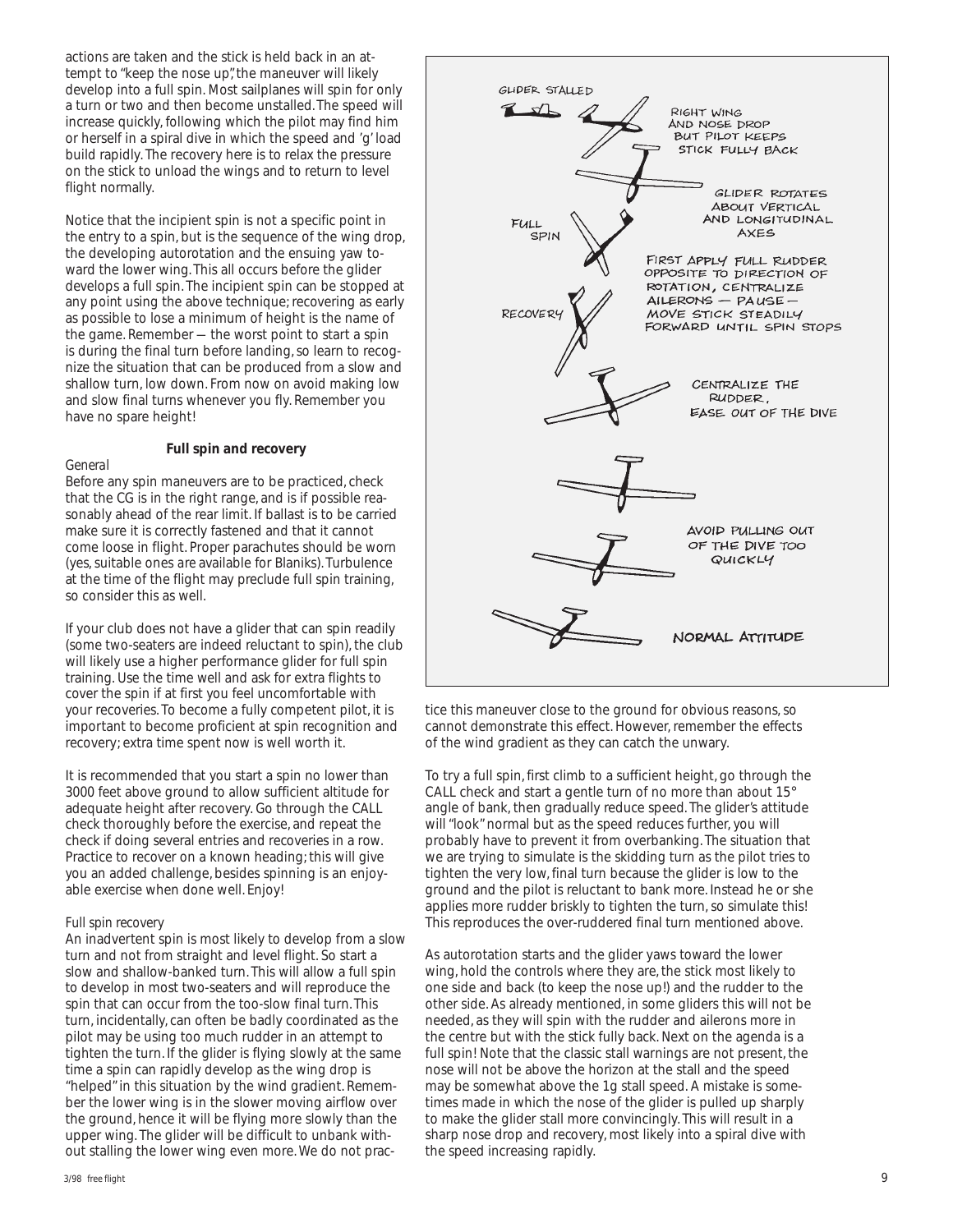As you become more familiar with how the glider performs at the entry to a spin, you can explore the spin behaviour some more. For example try a coordinated slow turn at minimum speed and then pull the nose up to stall the glider. See what happens! Another variation is to try this from a well-banked turn; you will find it is not possible to over-rudder such a turn! These variations are explored at instructor courses and are often described as "eye-openers"!

Recovery from the spin starts almost as soon as either control is moved from the extreme position. It is imperative, however, that you learn the standard recovery technique. To recover from the full spin:

- First apply full rudder, opposite to the direction of rotation in the spin, and centralize the ailerons, then pause, though this can and should be very brief,
- Move the stick steadily forward until rotation stops,
- Centralize the rudder, and ease out of the dive.

Why do we use the rudder first? This is the most effective control to recover from a spin because it stops the yawing motion. How, you may say? The yawing and rotating of the glider about a vertical axis give a steep, nose down angle for slow rotating speeds and a flatter angle for faster speeds. Imagine the mass of the pilot and glider ahead of the centre of rotation as a single mass. It is like a weight on a string that is being swung round in a horizontal plane. The 'centrifugal' force will increase as the rate of rotation increases. This will have the effect of raising the nose of the glider. Similarly the weight of the glider aft of the centre of rotation acts also to pull the glider into a flatter angle. Immediately the glider stops rotating, there is no centrifugal force effect, and the glider will pitch nose down, sometimes quite sharply. Many pilots feel they pitch so far forward that they are facing almost vertically down at this point in the recovery! This further assists the wings to becoming unstalled, even without relaxing the back pressure on the stick! Other reasons to apply the rudder first are that on some gliders the rudder can become blanketed by the elevator when in a spin, and this is made worse with the elevator down (stick forward). Some V-tail gliders might also be unable to produce full rudder authority when the stick is fully forward, so it becomes necessary to apply full rudder first in the recovery sequence, followed by moving the stick forward.

In most cases the glider will start to come out of the spin when the first action is taken, that is to apply rudder against the spin and to centralize the ailerons. In some gliders you will have to reach the third step of moving the stick steadily forward before the glider responds. In some gliders such as the 2-32 the stick can be forced back during the spin and it can take an extra effort to move it forward at the start of the recovery sequence. In others the rudder is forced against the stop during the spin, so applying the rudder fully in the opposite direction can require a larger than normal force. Hence it is important to make definite movements during a spin recovery on all the controls to overcome these larger forces. Beware that you may be fooled into thinking that you have moved the controls enough by merely applying normal forces.

As a new glider pilot, practice incipient and full spins often. Start with the early solo machines in the club before progressing to the higher performance sailplanes. These can have awkward spin characteristics, such as oscillatory motions, so it is essential that you master the basic recovery sequence first before trying the newer gliders. Becoming competent at recognizing incipient spins and recovering from them will protect you from the inadvertent low down, spin entry. By unstalling the wings immediately that you recognize the developing incipient spin, you will recover with little loss of height and you will be able to continue the turn safely. Practice full spins too. They are fun to do and the more you do them the easier it will be to handle the higher performance sailplanes when you move up to them.

We should briefly recall the differences between a spiral dive and a spin; they might appear similar due to the descending, diving nature of both. There are distinct differences between the two, however. A spin is recognized by the rapid rotation and the low airspeed. It is typically 1-1/4 times the normal stall speed and it remains fairly steady. The rate of rotation and descent rate remain steady also. The 'g' load is constant at about 1-1/4 to 2g. The loss of height is about 300 feet per revolution, but can be much greater. A spiral dive on the other hand is recognized by the rapidly increasing airspeed, increasing 'g' load and the steep nose-down attitude.

In the spin and the spiral dive recovery, and also the recovery from a loop, the glider is pointing steeply nose down and the speed is increasing very rapidly. Take care not to allow the speed to get too high and use the airbrakes if necessary to increase drag. Also, to limit the 'g' load on the structure, avoid pulling out of the dive too quickly.

Spins develop from any number of situations such as thermalling too slowly, from flying the circuit pattern too slowly under turbulent conditions, from a poorly planned circuit pattern and poor speed control and from attempts to stretch the glide into a field. These are the 'usual' situations. Less usual include the wave-off from tow when the glider's brakes have been inadvertently left open, or even when the pilots have deliberately let go low down to simulate a rope brake, but have then failed to maintain adequate speed. When low down, these situations are critical as there is insufficient height to recover unless immediate and correct recovery actions are taken. Finally, beware the high ground speed when making the downwind landing after the rope or cable break!

Winch launching has its hazards too and, in this case, trying to continue a launch at too slow a speed can lead to trouble. Another situation that produced several accidents worldwide in the past was failure to allow the speed to recover sufficiently following a cable break and push-over. The speed typically can reduce to well below the 1g stall speed in the push-over, yet the glider is fully controllable because it is not stalled in the classic sense since the loads are much less than 1g. In the attempted turn (when the horizon heaves into view) to return to the launch point, the pilot pulls hard on the stick to tighten the turn and maybe applies a bootfull of rudder too... do an extra careful CALL check and try it at a good height with an instructor who knows how to simulate the winch launch, cable break and attempted 180 degree turn. It can be another eye-opener but it can be fun too! ❖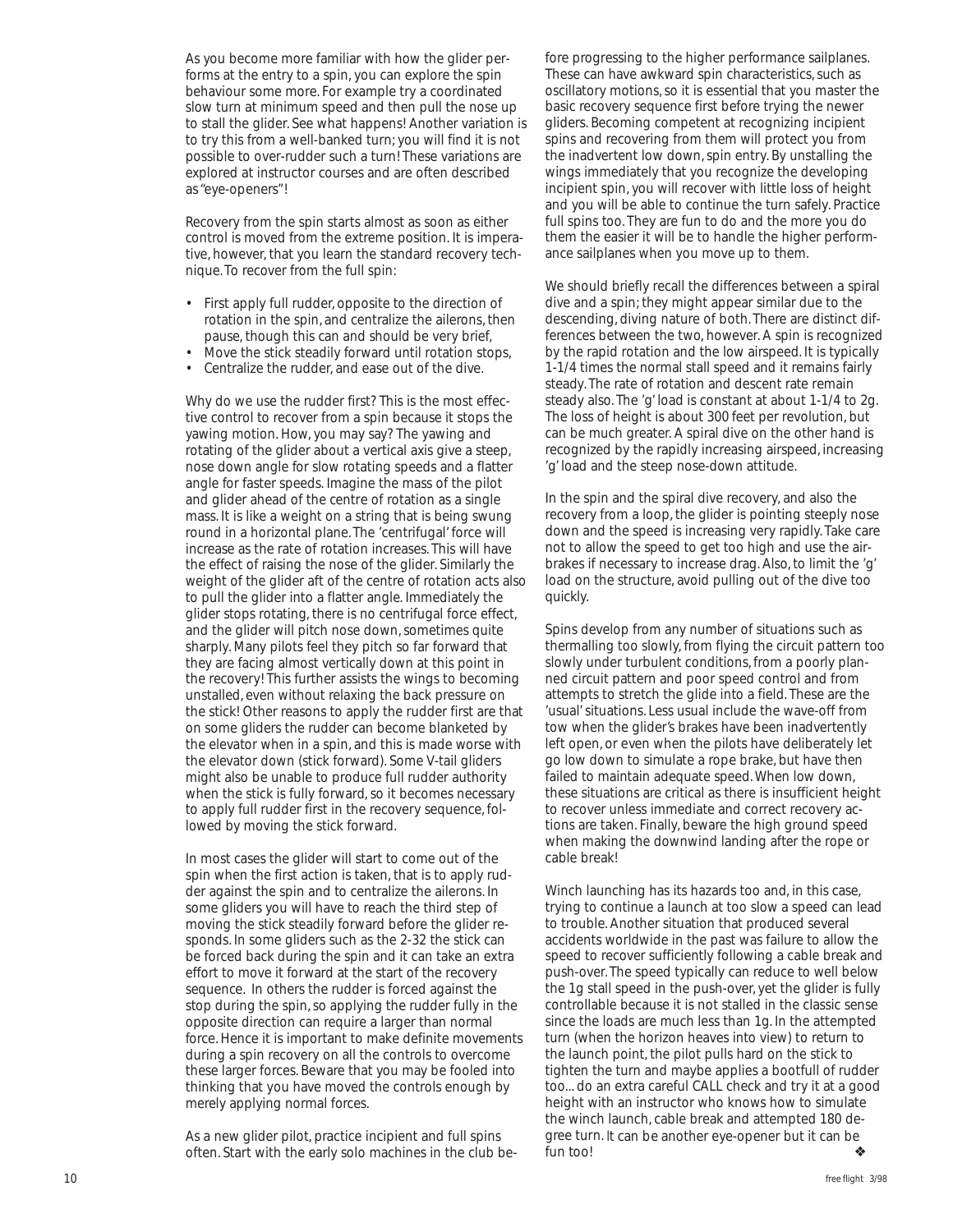#### **Jörg Stieber**, SOSA

 any of the world's best pilots (like Helmut Reich mann) have lost their lives in mid-airs. There were mid-airs in both the Worlds I attended in 1989 and 1991, one of them fatal. Only a miracle prevented the loss of life as a result of a mid-air during the Canadian Nationals last year. Keeping a vigilant lookout is the only defence against a mid-air collision. We have to learn *how* to look and *where* to look.

Seeing is a very complex process and it is primarily done by the brain — the eye has only a supporting function it is the lens not the film. The brain:

- **filters**
- recognizes shapes
- makes up for colour weakness in peripheral vision
- controls eye movement reflexes

Since the brain plays such a prominent role, *seeing can be learned.*

#### **Field of vision**

Our eyes give us a tremendous panoramic field of vision of approximately 210 degrees. Try the following: look straight ahead, stretch out your arms to the side, bending them back a bit and move your fingers. You should still be able to see your fingers moving. This proves that your peripheral vision extends well past 90 degrees from the centre line. However, only a cone of approximately 60 degrees centred ahead is covered by both eyes. Within this area we can direct our eyes to any point to focus on. The area on which the eyes have the best ability to focus is as narrow as the beam of a flashlight (1 mm2 of retina is mapped to 10,000 mm2 of brain surface). Receptors for colour vision are concentrated here (limited night vision capability). In other words, if we want to see something clearly, we have to look at it directly.

# **Collision Many of the world's best pilots (like Helmut Reich-<br>mann) have lost their lives in mid-airs. There<br>were mid-airs in both the Worlds I attended in 1989 and<br>1991, one of them fatal. Only a miracle prevented the**

In the periphery, the retina has mostly light/dark receptors in much lower density. Peripheral vision is excellent for detecting motion, but is fuzzy, very weak in colour, and the outer periphery is covered by only one eye.

If our eyes provide clear vision only in a cone as narrow as a flashlight beam, why do we feel we can see a clear picture of our entire surroundings? Obviously there is more to seeing than meets the eye, and that is the work of the visual computer in the brain. Our eyes are in constant, seemingly erratic movement. Eye movement is directed by the brain on a subconscious level. What seems to be erratic movement is in reality a highly efficient way to pick out the important information to build a complete picture of our surroundings. The brain filters the dazzling stream of information supplied by the eyes and only uses what is important. It recognizes familiar shapes in a split second, it even stores colour information and adds it to the peripheral vision. Most important for pilots, the brain reacts to movement in the periphery by directing the eyes towards it. Let's try the test again: stretch your arms, but this time move your fingers only on one hand. You should feel a reflex to look towards the moving fingers.

The brain also allows us to gauge distance. Stereoscopic vision is only effective up to 100 metres and is not relevant for airspace observation. For distant objects the brain uses the apparent size of the object to estimate the distance.

*Pictures and graphs reproduced with the permission of Aerokurier.*

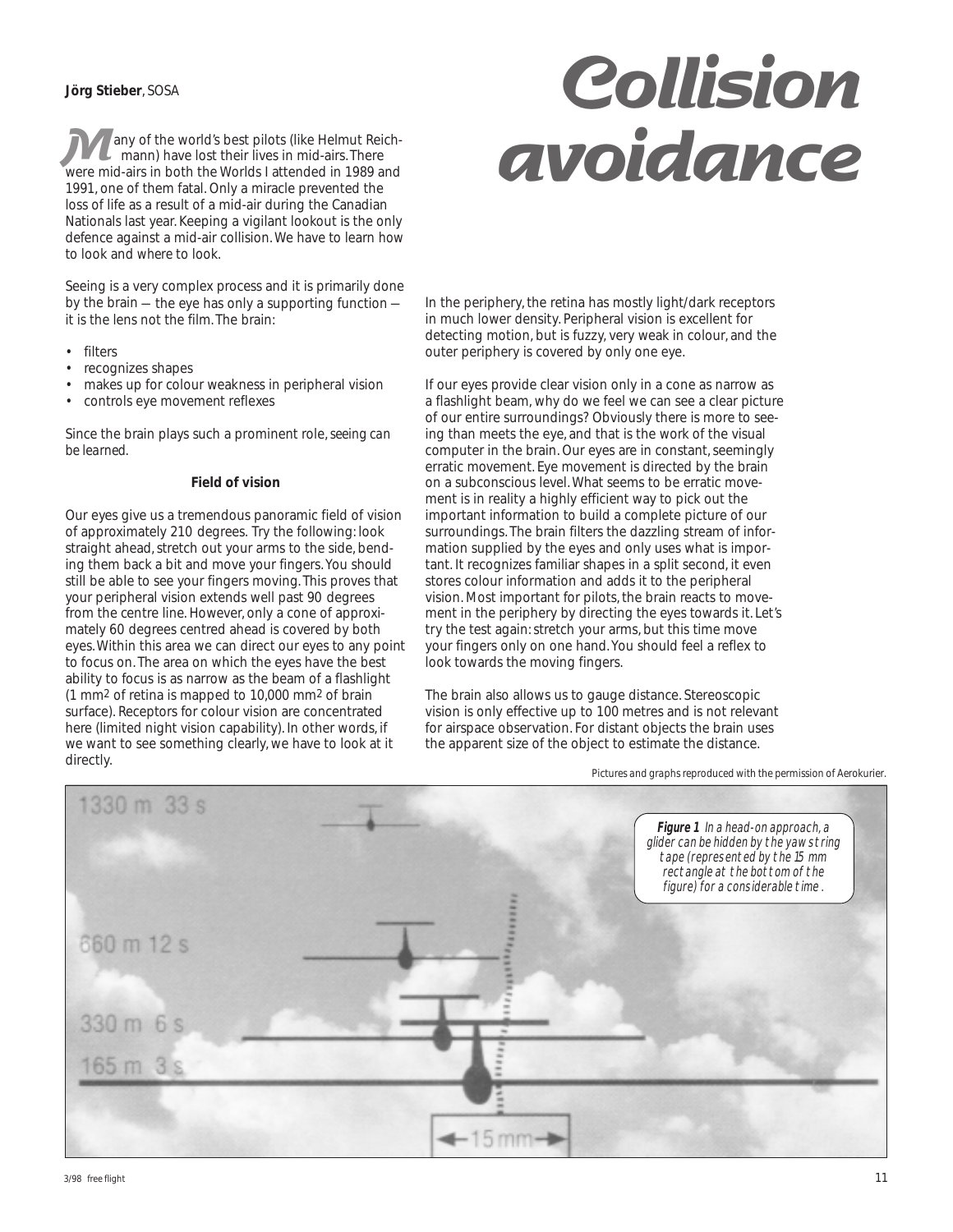This can lead to interesting effects if the size of an object with known shape is much different than expected (ie. kid's balloon vs. hot air balloon; model airplane vs. real airplane; model airfield vs. real airfield). Since airplanes come in many sizes, significant misjudgement can result.

#### **Dangerous situations and warning time**

It's important to know that if you are in straight flight on collision course with another plane, also flying straight and level, its image will not move on your canopy — it will just slowly grow at first, then explode (Figure 2). As there is no relative movement it will be difficult for your motion-sensitive peripheral vision to pick it up. A clean canopy and frequent eye movement are important.

#### *Head-on*

Modern glass ships are very difficult to see when they approach head-on. I have experienced it time and again that I knew and expected a glider head-on (out of turnpoints and on the ridge), but could not spot it until it was uncomfortably close. This isn't surprising if you look at the numbers — assume you fly at a modest 55 knots and another glider is approaching you head-on at the same speed. The other glider can still hide behind the tape holding your yaw string 33 seconds before impact (or passing). Even six seconds before impact the fuselage can still be covered by the tape (Figure 1).



#### *Converging*

In practice, the probability of two gliders being on a converging track is much higher than head-on situations, for example, two gliders going for the same thermal. What makes some of these situations so dangerous is the combination of unexpectedly high closing speeds and peripheral position. Figure 3 shows four different collision scenarios with convergence angles from 180 degrees (head-on) to 60 degrees. In all cases the speed is 100 km/h (54 knots). The angle at the bottom of the diagram is the relative bearing at which the pilots see each other (at a 90 degrees convergence angle the pilots will see each other at 45degrees from the centre line).

The most dangerous case is the one where the tracks intersect at an angle of 60 degrees. From the perspective of both pilots the other glider appears stationary at an angle of 60 degrees (2 or 10 o'clock) — far out in the field of peripheral vision. What makes this situa-



tion so dangerous is the unexpectedly high closing speed. Although both gliders fly only at 100 km/h, they are also closing on each other at 100 km/h, or over 100 ft/second, just as if they were flying head-on into a brick wall! With more acute convergence angles, closing speeds decrease significantly.

#### *Thermals*

Since thermals are the high traffic areas in gliding, most mid-airs happen there. The most serious conflicts occur when entering, but sometimes also when leaving.

Figure 4 shows gliders A and B entering the same thermal from roughly opposite directions and 1200 feet offset. Both contact the thermal in position 1 and both turn right. It's unlikely for pilot A to see glider B in this position. In position 2, pilot A will see B only with good lookout and luck — 7.5 seconds to impact and only four seconds to position 3 where a collision is inevitable. Even in position 3, pilot A can see glider B only if he looks hard right. In all likelihood pilot A will never know what hit him, even though, according to the rules of the air, the collision was technically his fault. Note they will see the they will be the see the see the see that they will go divid they are the position in the position of the position is peed of gliders = 100 km/h<br>see the before collision speed of gliders = 100 km/h<br>

Figure 5 shows the case of two gliders (A and B) diverging with a lateral separation of 1000 feet and contacting the same thermal with opposite turns. At the start of the turn (position 1), with 15 seconds remaining to impact, it is nearly impossible for the pilots to see each other.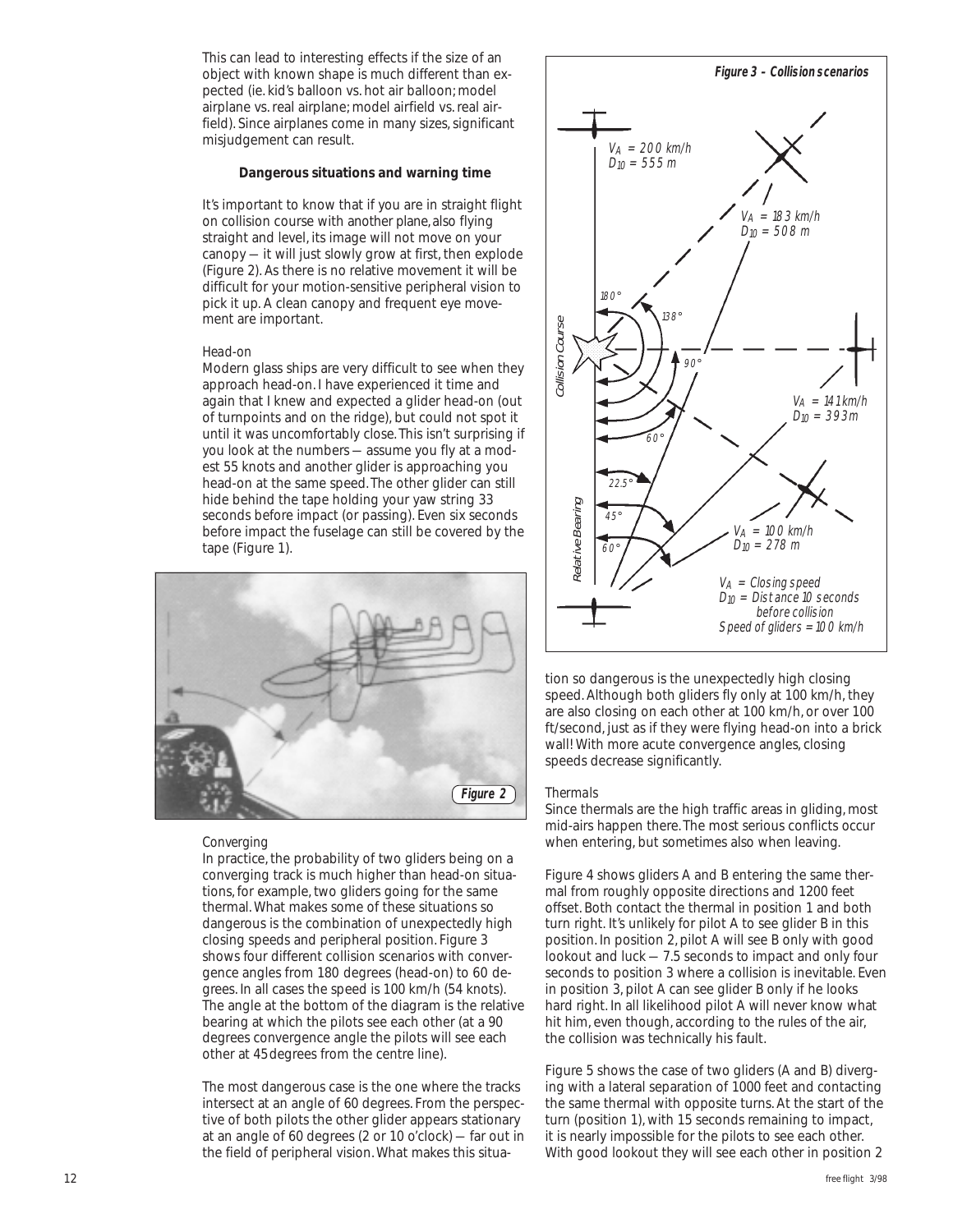

with 11.5 seconds to impact and 8 seconds to position 3 where a collision is inevitable.

Collisions between gliders established in a thermal occur at low relative speed and often without serious consequences. Fortunately, peripheral vision works really well in thermals.

#### **How can we prepare ourselves?**

#### *Lookout techniques*

Use the horizon as anchor to sweep back and forth in a 120 degree arc. This is the zone with the highest probability for conflict. However, do not focus on singular points on the horizon (trees, towers, hills). Planes below the horizon are much harder to spot than above. Try to use and train your peripheral vision. Be very alert if you spot a plane with no apparent relative movement, do not take your eyes of it until you are satisfied there is no danger of collision.

Figure 6 shows the eye movement of a beginner pilot: from the altimeter his scan hangs up at the airfield to the right of the cockpit, from there up and to the left, hangs up below the horizon (possibly another aircraft), from there up to the horizon, hangs up at a cloud, narrow sweep to the right, hangs up again, then down to hang up at the vario. Figure 7 shows the eye movement of an experienced soaring pilot: his scan starting at the altimeter includes all important terrain features (airfield),



weather (cu), sweeps the horizon symmetrically to the center line and covers all instruments in one fluid motion without getting stuck at any single detail.

#### *Shape recognition*

One of the brain's functions is to filter the dazzling stream of information provided by the eyes. From childhood on you have been trained to recognize the shapes of letters and words. As a consequence, you can read a word within a split second. We have to teach our brains to pick out and recognize airplanes and their direction of flight just as quickly.

In Figure 8, cover the two bottom gliders and look at the glider on top. Is it flying away or towards you? Now uncover the other two gliders. This little exercise shows how easily it is to draw the wrong conclusions. Your life could depend on getting it right in a split second.

If you are instructing, ask routinely and often during every flight (also while on tow) how many airplanes your student sees. Point out the ones he doesn't see. This should also be a routine exercise during spring check flights — just to make sure the old eyes didn't get dim over the winter.

One technique used in Germany is for the instructor to constantly point out other planes in direction and reference to the horizon (2 o'clock high, 9 o'clock low) and the student to spot them and acknowledge. Later when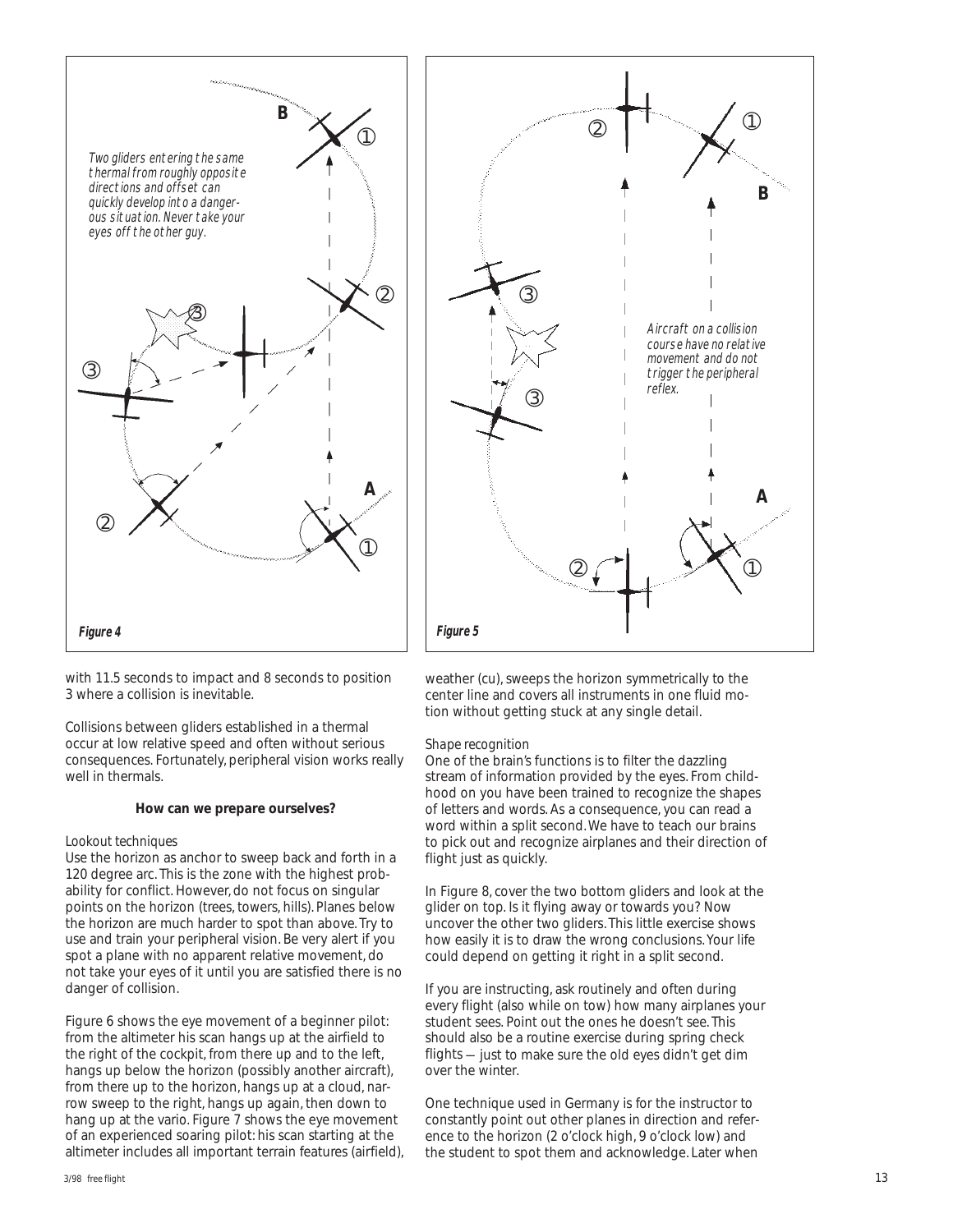

*The scanning eye movement of a beginner pilot* Narrow sweep angle, spends too much time focusing on airfield (to right of instrument panel), village, clouds.



*Scanning eye movement of an experienced pilot* Wide sweeps along the horizon while keeping an eye on airfield location and all instruments.

the student is more experienced in spotting planes he will point them out routinely to the instructor. Once the student is proficient in spotting, have him identify the direction of flight of aircraft he is spotting (direction, climbing, descending).

#### *Anticipation*

It is much easier to spot targets when you can anticipate where they are going to be. Practice to anticipate the movements of airplanes and to draw conclusions as to whether or not a conflict situation could develop:

- Where will the tow, just lifting off, be in a minute?
- The towplane just released, where will it go?
- When heading for a thermal with gliders in it, which



Look at the top glider. Is it coming towards you or is it flying away? If you only see a silhouette, your brain does not have enough information to determine that. In such a case your brain tends to make things up and can mislead you. Always assume the other pilot is flying towards you unless you are absolutely sure he is not. Don't let your mind play tricks on you.

ones are more likely to be a problem, above or below the horizon?

Reverse your situation - you are in the thermal, and you see other gliders are heading for it.

#### *Gaggle experience*

For the untrained it is impossible to assess and anticipate the complex relative movements of gliders in a thermal. Post-solo students should get a good dose of experience in flying close to other gliders (a dual exercise), joining thermals, etc. This will allow the student to get a feel for the relative movements of gliders and to learn to recognize situations that are potentially dangerous.

#### **Other factors**

#### *Head gear*

It is important to wear a hat that does not obscure the field of vision. Wearing a baseball cap is like painting the top third of the canopy black.

#### *Sunglasses*

Our eyes cannot focus in the UV spectrum. When selecting sunglasses make sure you get good UV filter characteristics. On a bright day distant objects appear much clearer when the UV portion of the light is filtered out. As a side benefit, the same effect will allow you to see thermals better (haze domes and forming cu).

#### *Brain fitness*

Since the brain is so central to vision and recognition you should make sure it is running in high gear. The following factors degrade brain performance:

 Lack of oxygen (hypoxia) Dehydration Alcohol, drugs (hangovers) Lack of sleep

Although there is no absolute protection against mid-air collisions, practicing good lookout techniques, knowing how to look and where to look and recognizing potentially dangerous situations will help us to reduce the risk. Soaring is a visual experience. Being at a high level of alertness not only increases the intensity of the experience, it also makes it a safer one.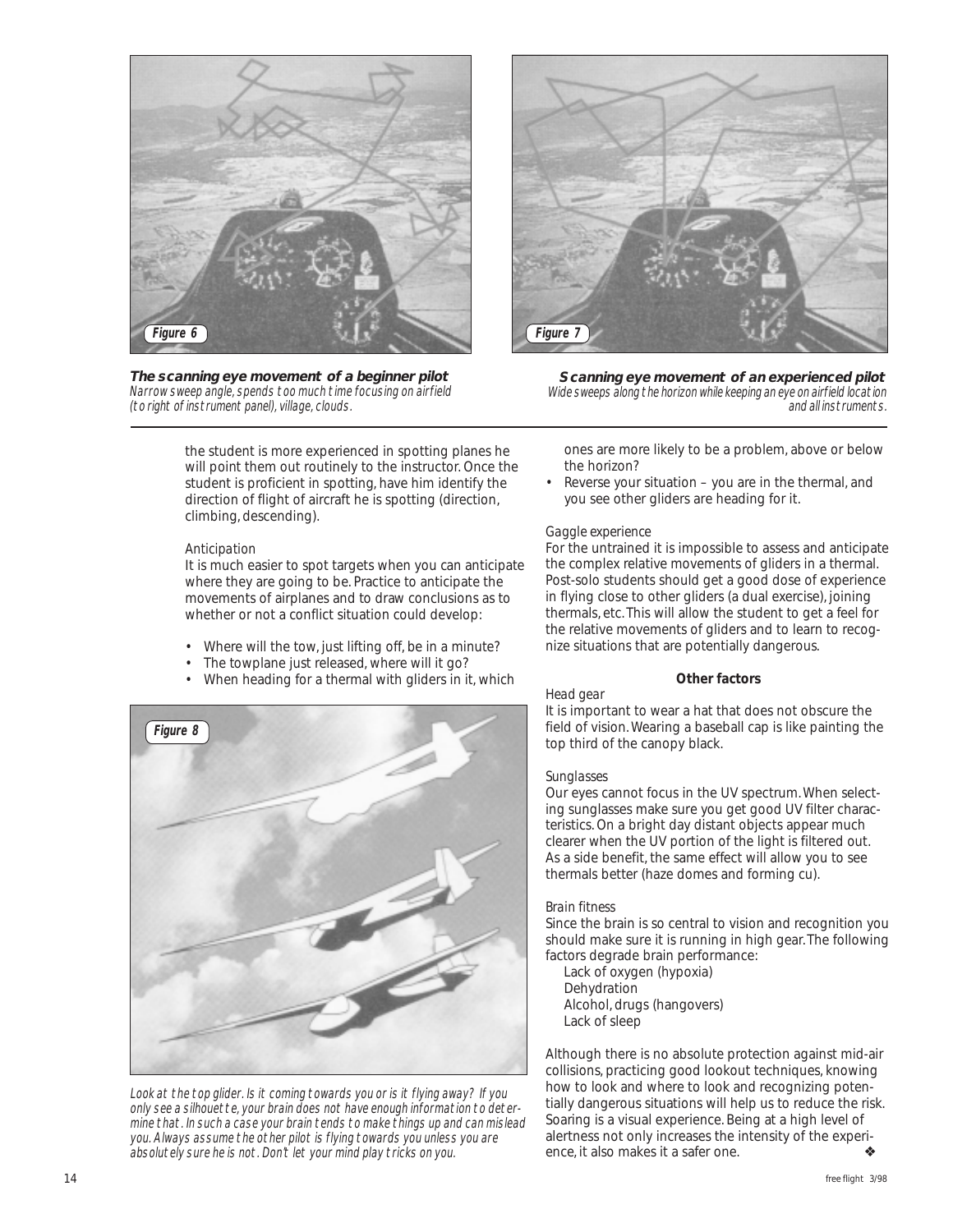# **A season-ending flight**

#### Even a poor day out on course is better than sitting on the ground

#### **Dave Hennigar**, Winnipeg Gliding Club

 t's 2 am and I have just had a road retrieve of 280 kilometres. Tired? Yes, but still feeling pretty chipper It's 2 am and I have just had a road retrieve of 280<br>kilometres. Tired? Yes, but still feeling pretty chipper<br>in thad been a good flight on a long day. After a month in Benalla, Australia, it's time to get home to family and the doubtful joys of winter.

Benalla is a two hour drive east of Melbourne and the home of the Gliding Club of Victoria (site of the 1987 World Gliding Championships). The club is fairly large with good facilities. Club members run things on the weekends and the permanent staff operate during the week. Usually there are a number of overseas members and visitors around in the summer flying season — new faces and new stories weekly.

It takes a while to get in sync with the local time. The first part of my stay consisted of hut cleaning and odd jobs around the club. Ozzie beer tastes very good after repairing a vent fan on a metal roof at 38°C. After completing annual checks and some local flying, the good weather was due — early December. The aircraft for my last two weeks is rather nice: a Nimbus 3T equipped with a good flight director and integrated GPS (translation — 25.5 m wingspan with retractable sustainer engine).

The weather has been fairly good but not outstanding, pleasant flying but thermals starting too late for long flights. Friday should be a great day, the airmass has been getting more unstable — maybe we can get away early.

The Victoria State contest is being held at GCV as well as regular operations. The met briefings are busier than usual. John Williamson (club GM) uses the early morning temp trace flight data as well as official forecasts to provide a soaring forecast for the area. Local knowledge and a lot of experience make John's forecasts generally quite accurate, always optimistic unless heavy rain is falling.

Friday morning starts early, noisy birds in the rafters and a bright sun through the window don't let you sleep in. Might as well get started, lots of time for a leisurely breakfast and to prepare Bravo Victor. Considering the anticipated conditions today, water ballast is added to get max. all up weight — 1650 lbs. Aircraft all cleaned up, batteries installed and checked, tentative flightplan in computer and daily inspection completed. Back to the hut and prepare lunch; sandwiches, musli bars, unsweetened juice, fruit and ice water plus emergency water (food = energy and ability for me). Off on the venerable pushbike again for a little gossip before briefing.

The forecast looks good, an early start with light upper winds and thermal strength 6 to 8 knots later in the day. The only problem is a weak system moving in from the

west, possible scattered thunderstorms west of Benalla late in the day. Time to get Bravo Victor out on the field and let the comps pilots sort out their tasks for the day.

On the way out to the runway we see high cloud to the west, the system must be moving faster than expected. There is student training going on so we will be able to get reports on thermal activity. The temperature is getting up toward the value of the "trigger" temperature, time to get ready. Final check, last data in computer, strapped in, food and water stowed and all clear except for the wingtip dolly.

At high weights, Bravo Victor needs about 3 knots of lift to climb away without too much hard work or the risk of having to drop water ballast. We are at trigger temperature but still nothing over 2 knots lift. On the next training flight, 2.5–3 knots is reported. Hook up the Pawnee and away we go — well, struggle away at least. Off tow at 1800 feet agl over the local thermal factory at the race track, thermals small and only 2 to 3 knots — hard work. After struggling up to 3000, let's have a look around now that there is some breathing room. There is a wedge tail hawk over the sewage lagoon, move over and it's great — 4 to 5 knots — and climbing is a lot easier. The upper cloud is almost overhead and a band of middle cloud has formed and leads off northeasterly just about on track — time to go.

There is weak lift under the cloud and an airspeed of 70 to 75 knots can be maintained without thermalling. The flight plan is northeast to The Rock, northwest to West Wylong, and south back to Benalla. The cloudstreet peters out near the Murray River but there is good looking cu as far as you can see. Cruise along at 70 to 90 knots and take a good thermal occasionally to get back up near the cloud base. At The Rock the conditions aren't quite as good, it looks better towards the northwest. Back in strong lift, it is time for some lunch. There is a lot of chatter from the comps pilots about completing the task; I'm glad I got out when I did. That trough must really be moving, with luck it may be possible to get home behind it.

The averager shows 7 to 9 knots and the cruise speed has increased, 90 to 110 knots — lovely. The GPS is rolling off the klicks at a good rate, a quick mental check gives a ground speed of over 140 km/h, really? Try a six minute check and Bravo Victor is doing almost 150. Follow the GPS, update the map position and smile! Approaching West Wylong the cu looks a little sparse so let's get some height. A few turns in a 10 knot thermal and Bravo Victor heads for the turnpoint, still in good lift in clear air. ➯ **p20**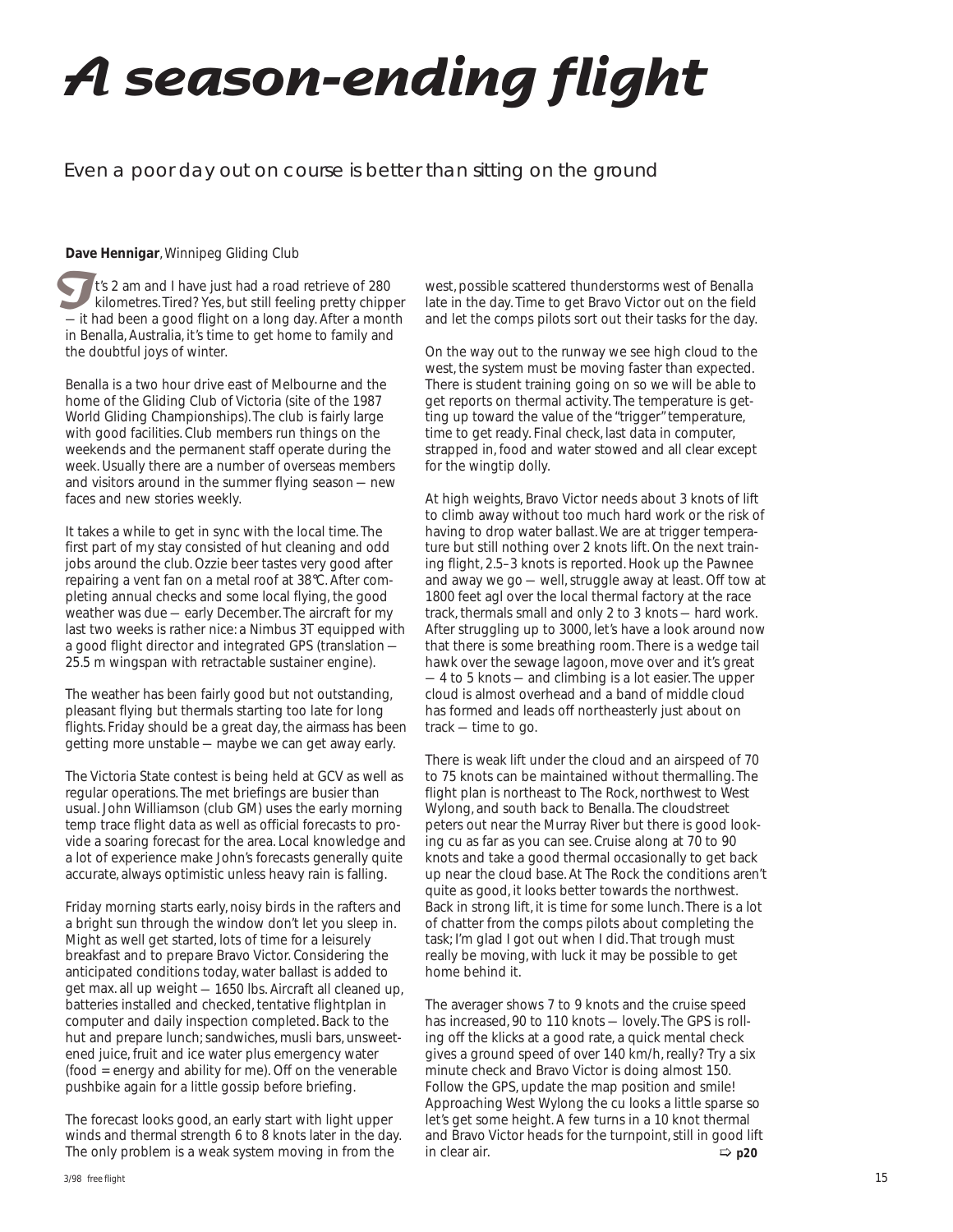# **training & safety**

#### **GLIDER PILOT REVIEW TEST**

The following 30 questions is a review of operating procedures at a typical gliding club and the Air Regulations. It can be used as part of pre-season check flights or a selftest review. Thanks to Larry Morrow of the Winnipeg Gliding Club.

- **1** List ALL the documents that are required to be on board an aircraft during flight.
- **2** List the pre-takeoff checks.
- **3** List the post-release check.
- **4** List the pre-landing check.
- **5** List the check used prior to stall and spins.
- **6** Describe the "STOP" signal used during glider launch.
- **7** What must the glider pilot do when the towplane waves its wings?
- **8** What does it mean when the towplane yaws back and forth?

**9** During the tow you let the glider get above the towplane to the point where you cannot see the towplane. What are your actions?

- **10** What are your actions when your release fails to work and you have no radio?
- **11** Describe the actions to recover from a full spin (as described in the SOAR manual).
- **12** Describe the actions to recover from a spiral dive.

**13** When two aircraft are on converging headings at approximately the same altitude, the aircraft that has the other on what side shall yield the right of way?

**14** While you are on tow, a large slack develops in the towrope. How do you remove the slack without breaking the rope.

**15** Len Ticular has purchased a state of the art Cloudbuster Mark 2 with the carbon fibre instrument panel. Before his first flight Len decides to check the weight and balance. Len weighs 65 kg with his parachute and sits at a moment arm of +475 mm from the datum point (475 mm in front of the wing leading edge). The empty weight of the glider is 255 kg and the empty moment arm is –672 mm (672 mm behind the leading edge). The cg limits of the glider are –250 mm to –425 mm and the maximum gross weight is 500 kg. Will the glider be within the weight and cg limits? Please show your calculations.

**16** The manufacturer of the Cloudbuster Mark 2 has made provision for 12 kg of ballast with a moment arm of 475 mm ahead of the datum point. With the ballast in place will the cg be within limits? Please show your calculations.

**17** You have just landed after a two hour soaring flight. Before towing the glider back to the flightline you double-check to make sure the canopy is \_\_\_\_\_\_\_\_ and \_\_\_\_\_\_\_\_\_.

**18** In what direction does the wind blow around an area of high pressure in the northern hemisphere?

**19** If you stand with your back to the wind, where is the low pressure area be found?

### **Come and soar with the bald eagles! PEMBERTON SOARING CENTRE**

Operating daily April to October in Pemberton, BC

- excellent mountain scenery with thermals to 12,500 feet
- camp at the airport, B&B, or stay in Whistler
- area offers a wide variety of summer activities

#### **Glider rentals: L-13 Blanik, L-33 Solo Instruction: glider pilot courses or book a number of lessons**

For more information, ph (604) 894-5727, fax (604) 894-5776 e-mail: pemsoar@direct.ca

**20** The following sequence of clouds is observed at an airport: cirrus, cirrostratus, altostratus, and nimbostratus. What type of front would you expect to pass?

**21** What approximate direction would you expect the wind to be from at this time?

**22** Before departing on a cross-country the weather briefing indicates a low pressure area moving into the province. Later in the day you would expect your altimeter to have what kind of error if you have not reset it with a current altimeter setting? Why?

**23** You are soaring in the wave at Cowley. The altimeter has just passed through 30,000 feet. The pilot's handbook for the glider states that the stall speed is 39 knots without water ballast and on previous flights you have practiced stalls and confirmed this. At 25,000 feet the stall speed of the glider will be:

- a) greater than 39 knots IAS
- b) 39 knots IAS
- c) less than 39 knots IAS

**24** The CARs state that an aircraft may not be operated between \_\_\_\_\_\_\_\_\_ feet and \_\_\_\_\_\_\_ feet for more than 30 minutes or at all above \_\_\_\_\_\_ feet unless oxygen is readily available for each crew member.

- **25** Name two of the five hazardous attitudes that may affect a pilot's judgement.
- **26** Give an example of one of the attitudes above.

**27** You are soaring west of Carman on an exceptionally good soaring day. The altimeter passes through 13,000 feet and you still keep climbing. There is no oxygen system on board the glider. You reason that the rules were made for long flights by powered aircraft and do not apply to you. What hazardous attitude does this illustrate?

**28** On the flight referred to in question 24, the pilot's handbook for the glider also states that the Never Exceed Speed (V<sub>ne</sub>) for the glider is 135 knots. At 25,000 feet the V<sub>ne</sub> of the glider will be:

- a) greater than 135 kts IAS
- b) 135 kts IAS
- c) less than 135 kts IAS
- **29** Estimate the indicated airspeed for Vne of the glider in question 28 at 25,000 feet.

**30** When resetting the altimeter setting on the subscale of the altimeter, what effect will increasing the altimeter setting have on the altitude that the altimeter indicates?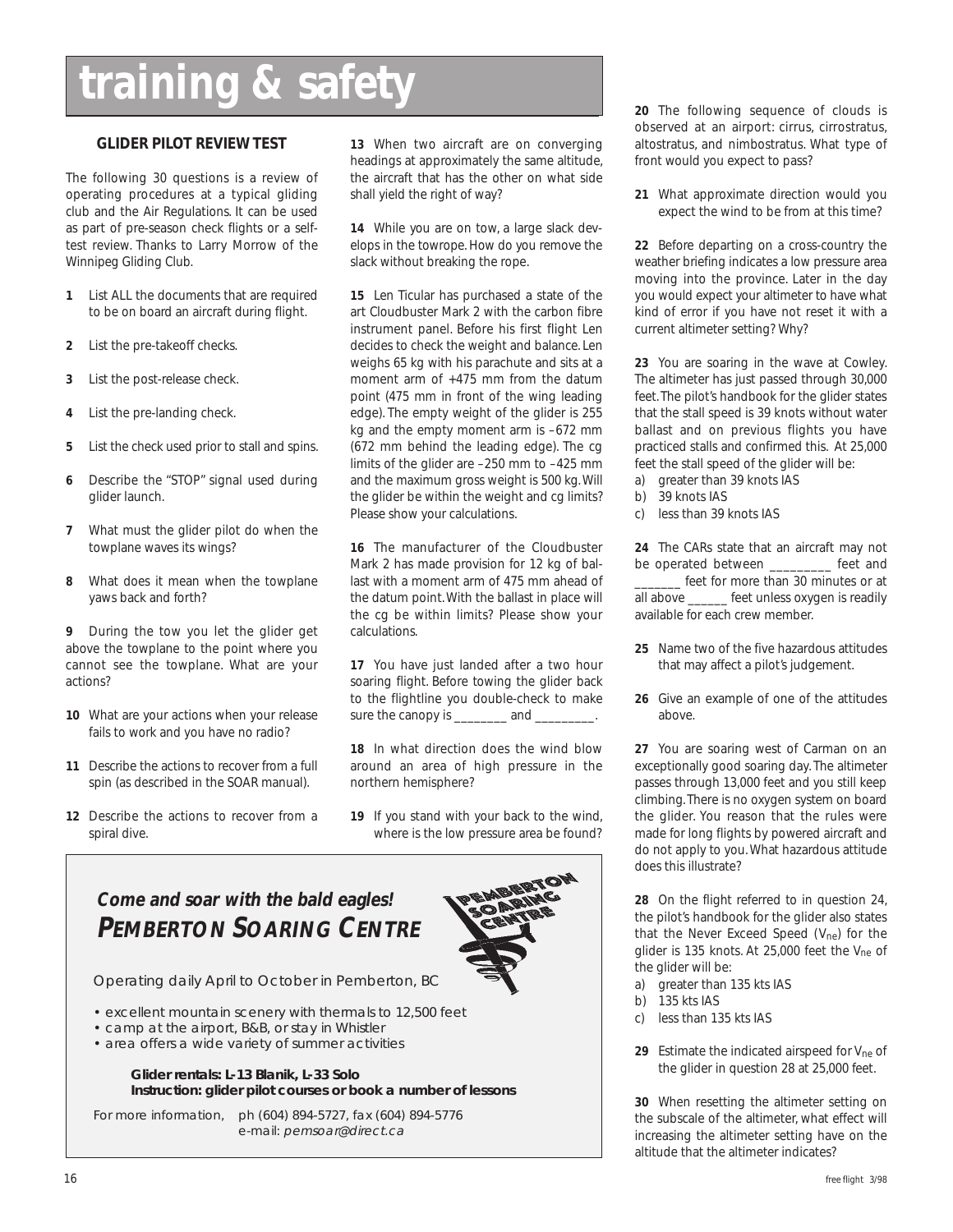in the example will indicate 100 feet too high. Remember the saying "From high to low – lookout below" (From the Ground Up, p39)

The indicated stall speed of the aircraft is **23** ams shi zyswls.

The CARs state that an aircraft may not **<sup>24</sup>** be operated between 10,000 feet and 13,000 feet for more than 30 minutes or at all above 13,000 feet unless oxygen is readily available for each crew member.

The five hazardous attitudes are anti- **25** authority, impulsivity, invulnerability, macho and resignation.

The regular glider you rent has been **26** grounded for maintenance. You have been scheduled to fly another glider and you discover that it is a model you have never flown before. The weather is really good and the new paint job on the glider convinces you that it must be in top condition. Since the lineup at the flightline is getting longer you decide to just jump in and go before getting a briefing on the new glider or doing a DI. This is an example of impulsivity.

Anti-authority. **<sup>27</sup>**

In question 24 the indicated stall speed **28** remains the same but the actual stall speed increases with altitude. The V<sub>ne</sub> for a glider is a true airspeed. As altitude increases the indicated speed for V<sub>ne</sub> will decrease.

To calculate TAS from IAS the pilot must **29** take into account air density and temperature. An easy rule of thumb however is to add 2% to the IAS for each 1000 feet above sea level. For example, if the glider is at 8000 feet asl, 08 to  $2A1$  ns  $10-7$ .  $2A1$   $5A1$  of  $30$   $1 = 8$  x  $82$  bbs  $k + 08 = (08 \times \sqrt{8}0) + 08$  every lliw ew story . approx 93 knots.

For a TAS of 135 kts we know that  $[241 * \sqrt{25} * 35] + 241 = 214355$  $2A1 * 3.1 = [2A1 * 800] + 2A1 = 21A 351$ 

Therefore  $125 + 135$  / 1.5 kts = approx 90 kts

The altimeter will indicate a higher alti- **30** tude. For example if the glider is sitting on the ground at 800 feet asl with the atmospheric pressure at 29.92 inches HG and the pressure set properly, the altimeter will show 800 feet. If the subscale is now moved to 30.02 inches HG the real pressure of 29.92 will cause the instrument to read 100 feet too high.

*ANSWERS TO PILOT REVIEW TEST*

> create extra drag and help to remove the slack. If the slack comes out when there is a large speed difference between the two aircraft, the energy required to pull the glider straight may prevent the rope from breaking. Spoilers may also be used to increase the drag and remove the slack. See page 97 of the SOAR manual for a more detailed explanation.

Weight & balance calculation **<sup>15</sup>**  $ZL9 - 970 - 072 - 075$  –  $970 + 075$ 

|        |                  |             | The cg is behind the rear limit of -425 mm. |
|--------|------------------|-------------|---------------------------------------------|
| 320 kg |                  | հ8բ∖0բլ–    | <b>Istot</b>                                |
| 522 KQ | $mu$ $ZL9-$      | $09E'L/L -$ | glider                                      |
| 65 KQ  | $U \cup G / b +$ | 4.30's19    | toliq                                       |
| ļΜ     | mom-arm          | moment      |                                             |
|        |                  |             |                                             |

Addition of nose ballast **16**  $p \times 5$  mm  $35 + 00$ ,  $35 + 00$ 1631 kg *+406 mm* 332 kg The cg is now within the allowable limits.

Before towing the glider back to the fligh- **17** line you double check to make sure the canopy is closed and locked.

Iliw buiw edt endigimed mention will circulate clockwise around an area of high pressure.

In the northern hemisphere the wind circulates counterclockwise around an area of low pressure. If you stand with your back to the wind, the low pressure area will be on your left side.

A warm front. **20**

The south. **21**

The altimeter would indicate too high. For **22** example if the altimeter were set to an airfield elevation of 800 feet with an altimeter setting of 29.92 and the pressure changed to 29.82, on the ground the air pressure would be reduced and the instrument would interpret this by showing a higher altitude. For each 0.1 inches of mercury difference the altimeter will be in error by 100 feet. Therefore the altimeter

> Certificate of Airworthiness, Certificate of **1** Registration, Radio Operators Certificate, Radio Station Licence, Operators Manual, Weight & Balance documents, Journey Log, Insurance documents, Visual Intercept Orders, Pilots Licence and LVC.

> Controls, Instruments, Straps, **2** Trim and Ballast, Release, Spoilers, Canopy, Wind, All Clear.

Rope, Trim, Location **3**

Radio, Straps, Wind, Water and Wheel, Air- **4** speed, Flaps, Traffic, Spoilers.

Cabin, Altitude, Location, Lookout. **5**

The signaller will hold both arms straight **<sup>6</sup>** up over his or her head and yell "STOP".

RELEASE !! **7**

Check that your spoilers are closed and **8** locked.

**9** RELEASE !!

**hand side of the towplane side of the towplane** and wave the glider's wings vigorously. (free *flight 2/98 p14)*

First apply full rudder opposite to the **11** direction of the spin, and centralize the ailerons. Pause. Move the stick steadily forward until the spinning stops. Centralize the rudder and ease out of the dive. (Soar and Learn to *Fly Gliders, p131)*

Start to level the wings with coordinated **12** use of the controls; at the same time, reduce the back pressure on the stick to reduce the 'g' loading on the aircraft, and then ease out of the dive. *(Soar and Learn to Fly Gliders, p131)* 

The aircraft that has the other on its right **13** shall give way.

14 The basic technique is to yaw the glider away from the loop in the rope. This will

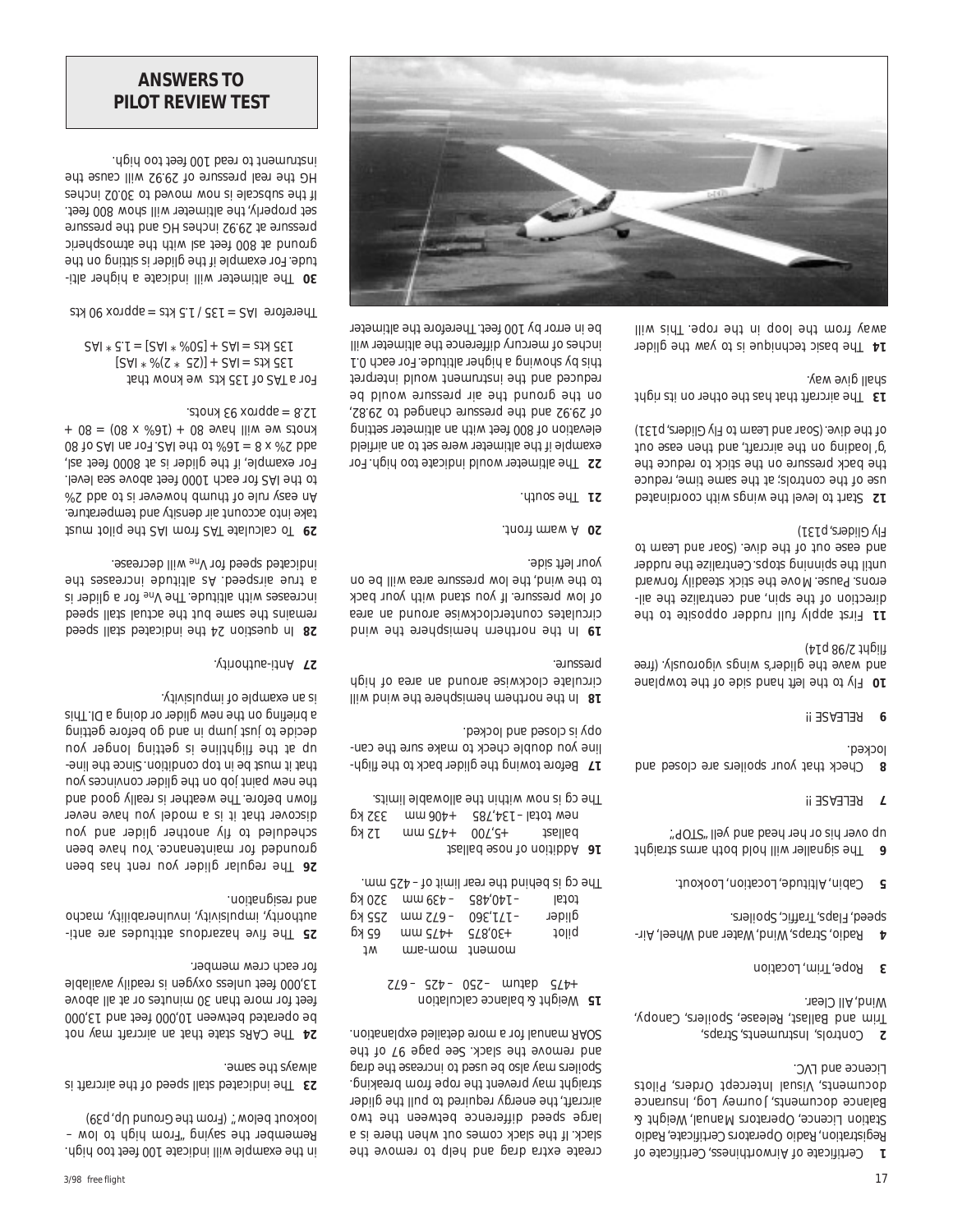# **hangar flying**

#### **A more comfortable parachute for long flights**

If you have ever made a long trip in a car equipped with an adjustable lumbar support you know how nice it is to be able to easily vary the seat in order to change the seat feel and position. I personally like the feel of air bladders as they adjust to the shape of your back. This is most important in tight fitting fully reclined seats like in a Corvette or sailplane or other great piece of glass.

I recently had cause to replace the air bladders in the seat cushion of my *GQ Security 250* pilot emergency parachute. After examining all the alternatives, I replaced both the original latex air bladders in the seat with the latex bladders as used in a blood pressure measuring cuff. Based on visual and tactile inspection they are identical with the original bladders and are the same size and have two tubes in the same location.

I blocked one tube and connected the other to act as a common equalizer with the second bladder and connected the second line to the pump/valve. I used a connection insert inside the tube and glued the joint with cyanoacrylate glue *(Crazy Glue).* These bladders are also available with a single tube, but I would caution readers that the tubes do not all have the same inside diameter. Make sure to use two bladders with the same size tubes. These bladders are available in several sizes but the most common is the standard adult size 12 x 23 cm. The trade names include *AMG*, *Baum*, and *Labtron* and are available from medical suppliers who sell blood pressure measuring cuffs. Replacement bladders cost \$10–15 and the pump/valve about \$10.

Replacing the seat bladders required cutting and restitching the seat of the chute. That was a small matter for the rigger and was performed at the same time as the chute was fully inspected, tested for acid, and repacked. I am sure that this could also be done as a retrofit with little extra work but would depend on the chute seat design. I investigated placing a Velcro access flap on the seat side but my rigger convinced me that adding it would require an extensive rework of the seat and a stitched access area would be better. Access would only be required if the bladder failed and in that case cutting and restitching was a better alternative.

I decided if a little was good, more would be better, so I added another bladder to provide support and comfort in the lumbar area. The original pack design provided a back pad that was the full size of the pack back and held in place with perimeter Velcro. I sewed a bag to hold and protect the bladder, equipping the bag with hook Velcro to attach it to the matching plush Velcro strips that I sewed under the padded back. I sewed the plush Velcro strips 10 cm apart the full height of the inside of the back flap to allow the location of the lumbar bladder bag to be adjustable for best fit. I used the same size bladder for the lumbar as the seat in order to keep things simple and cheap and to allow switching parts if needed and to ensure that replacements will be common and easy to get. It is my experience that parts that are cheap and easy to get seldom fail in service.

The most common air pumps are rubber bulbs with a turn type valve that can be opened to drain air. There are also pump/ valve units that have a push button to drain

air which I believe is a better system and is easier to use with one hand, but these systems are much harder to find. I used separate pumps for the seat and lumbar so I would have more control over adjustment, but they could be interconnected for a simple single pump system. This was a simple inexpensive addition that has paid great comfort dividends.

#### **R Wilson-Smith**

*For an alternate dirt cheap, simple, yet effective and comfortable lumbar support, read in free flight 5/92 how to form your own custom carved pad out of a block of 2" blueboard foam insulation. It works like a charm. editor*

#### **A Canadian World class event**

As the result of a gleam in the eye last year, sextuplets were delivered successfully in Stanley, Nova Scotia, on 21st March 1998. All the little ones appear to have mischievous characteristics. The occasion set a Canadian record. Never before have six new sailplanes arrived in one shipment. Six PW5 Smyk appeared, closely packed in a forty foot overseas shipping container on the back of a truck that trundled in from the Halifax port. Freeing them required a large group of volunteers who oohed and aahed as each bit was carried out and laid lovingly around the hangar floor. Then the shipping jigs were dismantled, carried into the hangar and reassembled so that the six ships would have a place to stay during inspections and while awaiting the arrival of distant adopting parents.

PZL-Swidnik adherence to ISO 9000 quality standards throughout their production and packing processes ensured safe arrival in pristine condition.

Dan Dawson and I trailered the first ship to Springbank Airport in Calgary for JC Hauchecorne and Kevin Caldwell, over eleven

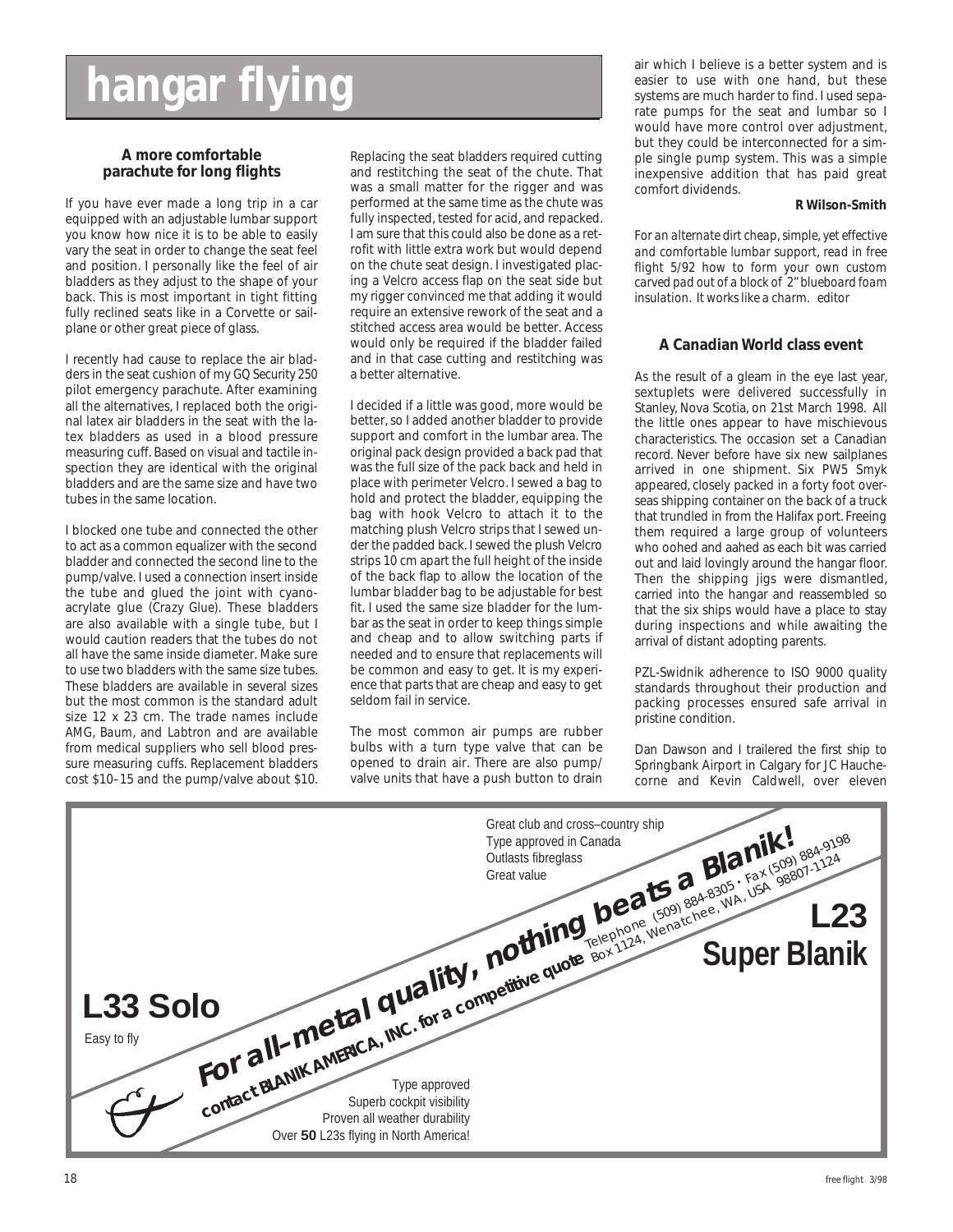

Six closely packed PW-5s as loaded in their container rest in the Bluenose hangar.

peaceful and very enjoyable days out and return. Allan Spurgeon, buyer of the second machine destined for an Invermere operating base, was there for the unveiling assembly. All were excited and pleased. With the C of R and C of A work done, the ship was ready to fly but it will mutter quietly in JC's hangar until their trailer is completed — that's an incentive to finish the work!

Next Jim and Donna Kayer arrived from Bramalea, Ontario, in mid-April with a well designed and well constructed, completely aluminium, stressed skin trailer from Azimuth in Connecticut. After adding tie down fittings, the load was mounted and they were away. By mid-May the other three ships were picked up by Ian Oldaker/Tony Firmin, David Mac-Kenzie and Brian Henderson.



Dan Dawson tries the Smyk on for size.

All in all, there are seven World Class PW5 Smyk sailplanes flying in Canada this year one in Halifax, three in the Toronto area, one in Winnipeg and two in the Rocky Mountains. It has been a quick and great start for the new FAI class in Canada.

**Charles Yeates**, Bluenose Soaring

Safety is not the absence of danger, it is the absence of ignorance.

#### **Australian soaring and hang gliding federations consider merger**

The process has reached a stage where a determination to proceed or otherwise towards amalgamation is deemed essential. The main purpose would be to create a joint organization which, by its sheer size, would have greater impact in negotiations with authorities and could achieve considerable economies of scale in administration.

The GFA annual general meeting gave approval to allow the negotiators to continue discussions. It is interesting to note that this push towards the amalgamation of soaring organizations is gathering force in Europe. The ability of like-minded enthusiasts being able to move freely between all soaring disciplines having paid a common fee is seen to have great potential for diversity and growth.

from *Australian Gliding*

#### **Calgary airspace finalized**

Mid-May meetings with users of Calgary airspace have set the TCA boundaries of the Calgary airport. It changed in only minor ways from the interim structure, and places Cu Nim under a 8000 foot asl (4200 foot agl) ceiling between 20 and 30 nm where it jumps to 10,000 feet. Cu Nim is at the 24 nm mark SSW of the airport. Arguments that it should then be possible to have 9000 feet at 25 nm failed to convince NavCanada, who cited other considerations such the difficulties in climb-out for some heavies like the DC-10.

One concession that was made for the club was to change the current 4 nm radius alert area around the club to a somewhat larger rectangle extending from 21 nm out to the 30 nm ring. When the alert area has its normal 8000 foot ceiling, the change has no effect operationally, but when the area can be raised to 9 or 10,000 it allows much friendlier access south to the "outside" for cross-country flights.

The new expanded TCA restricts the ability of pilots in cross-country course selection primarily to the commonly visited eastern points. For example, a flight straight east now entails staying under 8000 for 45 kilometres (flying south, one is out in 10 kilometres). Flights northwards now require significant diversion and extended flight under 8000.

#### **Elevator control not connected**

After assembling my Standard Cirrus I had a disturbing experience with my glider, and it should be shared with all Cirrus owners and all glider pilots in general.

I had rigged and moved the glider to the takeoff area when I called for some assistance to do a 'positive' that I always do. When we got to the elevator, we discovered that the pushpull rod was not connected, even though the tailplane was on and locked. In the past, I could never lock the all-flying tailplane in place unless the push-pull rod was engaged. The lesson I learned from this is don't ever take anything for granted, and never forget a positive control test.

**Hans Berg**, Windsor



- **Eastern Instructors Course** 21-27 June, Gatineau Gliding Club. Registration forms are available from the SAC office, or from your club CFI. \$150 includes course materials. Campground at club, with cooking facilities, showers, and pool. There is also a B & B nearby.
- **Canadian Nationals,** July 5-16, Brandon, MB. For info, see *ff2/98* or SAC Nationals web page.
- **Cowley Summer Camp** 26 Jul 4 Aug, Come to Canada's biggest soaring holiday. Tony Burton (403) 625-4563, *free-flt@agt.net*

**Ontario & Québec combined Provincials** 4-7 Sept, AVV Champlain, Saint Dominique, QC.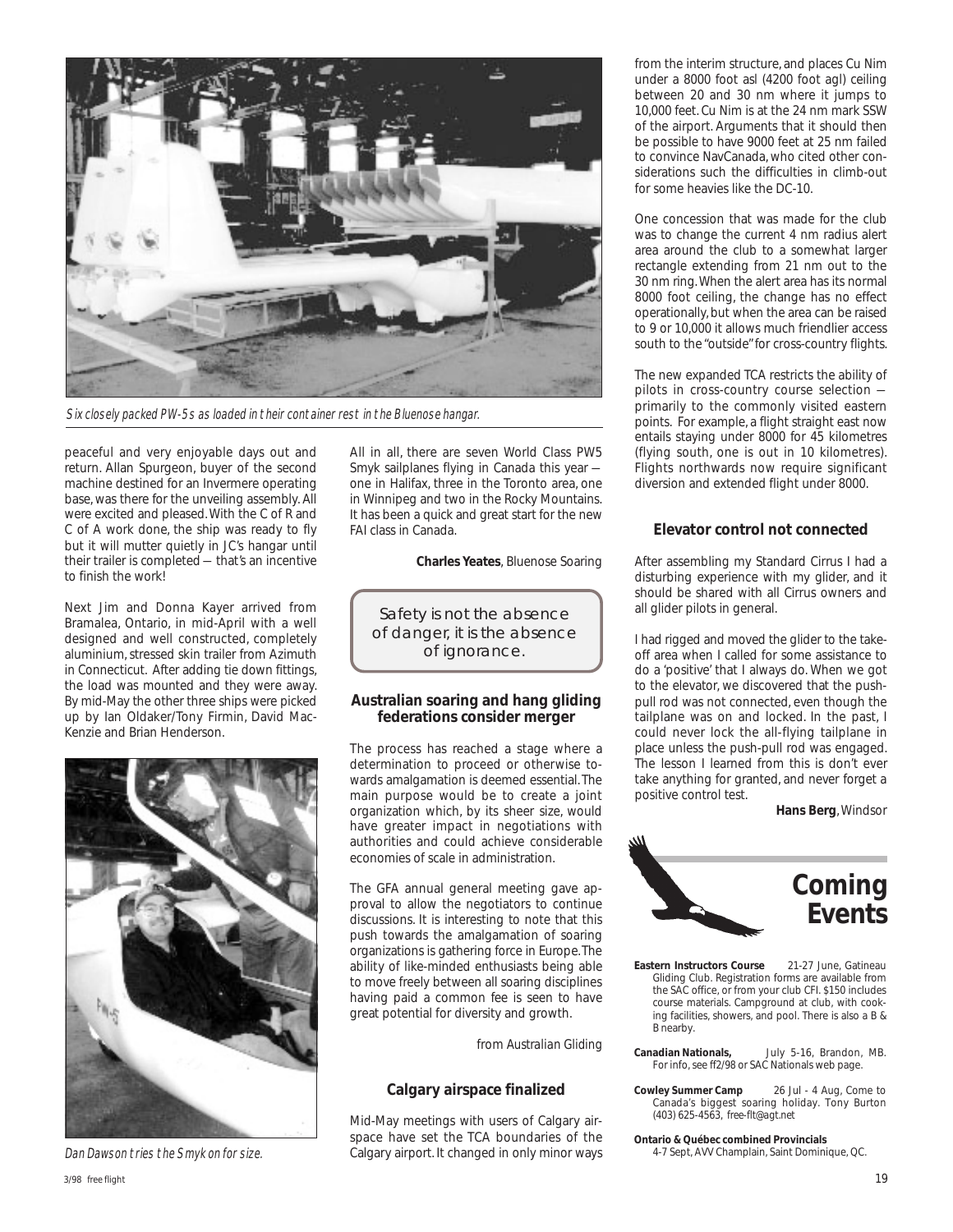#### **a season-ending flight** from page 15

Southbound and still pounding along. Half an hour later the comps pilots are readable again, they are having trouble getting home. There is some high cloud and haze ahead, might have to use the turbo today (smile muscles not working as hard).

In the haze the lift quickly disappears — time for plan B. There is sunshine well to the west through a gap in the cloud cover. Execute a short retreat into weak lift, dump the water ballast and start up the turbo, try an end run. Bravo Victor was climbing slowly and progress was slow. The track was fairly close to the airport at Narrandara so I broadcast my position and intentions. No reply. A fairly large cb appeared through the haze in the southwest, and very shortly a heavy rain shower was moving across my escape route (smile muscles definitely not in use). Time to give it up; there is a good airport not far away.

I wondered how much I have depended on the hardware for glide path control; in all of my flights and landings, I have always used either flaps or spoilers. This was my first landing without them. Maybe some thought should be given to learning how to land without glide control hardware. I know I have been thinking about it!

*Comment from a spectator*

*As one of the pilots who had just landed and was waiting beside my glider half way down the runway, I was amazed to see Mike zoom by at a*

#### **Directors & Officers FAI Records COMMITTED FAI Records**

**President & QUEBEC** Pierre Pepin (1997) 590 rue Townshend St–Lambert, QC J4R 1M5 (514) 671-6594 (H) (514) 761-7015 (B) (514) 768-3637 (F) *prpepin@videotron.ca*

**VP & ONTARIO** Richard Longhurst (1997) 100 – 1446 Don Mills Road Don Mills, ON M3B 3N6 (416) 391-2900 (H) (416) 391-3100 ext 250 (B) (416) 391-2748 (F) *richard\_longhurst@mintzca.com*

#### **PRAIRIE**

Howard Loewen (1998) 233 Lamont Boulevard Winnipeg, MB R3P 0E8 (204) 489-1148 (H) (204) 489-3086 (F) *loewenhw@mbnet.mb.ca*

**ALBERTA** David McAsey (1998) 47- 2300 Oakmoor Dr SW Calgary, AB T2V 4N7 (403) 281-7962 (H) (403) 281-0589 (B&F) *mprsoar@agt.net*

**PACIFIC** Harald Tilgner (1998) 50090 Lookout Rd, RR2 Chilliwack, BC V4Z 1A5 (604) 858-4312 (H) (604) 521-5501 (club)

**Executive Director & Treasurer** Jim McCollum 6507 Bunker Road Manotick, ON K4M 1B3 (613) 692-2227 (H) (613) 829-0536 (B) (613) 829-9497 (F) *sac@sac.ca*

Broadcast change in plan and still no reply. Landing toward a thunderstorm is a good plan, the cb wasn't that close but it could still dump cold air and cause strong gusts. With lots of altitude, the turbo retracted and the straps tightened up, let's have a look over the airport. The wind is light southwesterly and down the gravel runway nearest the terminal, nothing moving on the ground. Great, let's get on the ground and tie down. Nicely into the downwind leg Bravo Victor gets clobbered with moderate turbulence. The Nimbus has many good qualities but rapid response to control inputs is not one of them. After a couple of minutes wrestling, Bravo Victor consents to being S–turned off the end of the runway. Things settle down shortly, I land and roll on the grass at the taxiway, and with a lot of heaving, the Nimbus is clear but just.

There is no one around, tie down the aircraft and call in. Finally get through to Ann Goodley at the club with my landing report and arrange to get Johnny Walker (retrieve crew,

**... off-field landing** from page 5 *good rate of knots with no flap on. At four or five feet off the deck he kept going and going like the Energizer Bunny, floated over the downwind fence, then got smaller and smaller as he soared away down the far pasture and vanished from sight over a midfield hump while I and everyone else watching the scene unfold were expecting disaster at every moment.*

> *Mike was lucky. The active runway was the only one with 1/2 mile wide clear fields ahead, so he wasn't forced to do a high energy ground loop to stop, and he still had energy to clear two more fences a mile after the normal touchdown point. An article on ground effect in free flight 3/90, gives a reduction in induced drag of 29%*

#### **Committees**

**Air Cadets** Dave Hennigar 404 Moray Street

Winnipeg, MB R3J 3A5 (204) 837-1585 (H) *dhengr@mb.sympatico.ca* **Airspace** Bill Green

2181 West 22 Avenue Vancouver, BC V6L 1L4 (604) 737-1136 (H) (604) 886-8981 (cottage) lan Grant *grant.i@atomcon.gc.ca* Scott McMaster *scott@mcmail.cis.mcmaster.ca*

**Contest Letters** Robert Binette 5140 St–Patrick Montreal, QC H4E 4N5 (514) 849-5910 (H) (514) 362-7365 (F)

**FAI Awards** Walter Weir 3 Sumac Court Burketon RR 2 Blackstock, ON L0B 1B0 (905) 263-4374 (H) *waltweir@inforamp.net*

Dave Hennigar 404 Moray Street Winnipeg, MB R3J 3A5 (204) 837-1585 (H) *dhengr@mb.sympatico.ca* **Insurance** Richard Longhurst

**Medical** Dr. Peter Perry 64 Blair Road Cambridge, ON N1S 2J1 (519) 623-1092 (H)  $(519)$  740-6547 (B) **Meteorology** Bernie Palfreeman 266 Place de Brullon Boucherville, QC J4B 2J9 (514) 655-5935 (H) **Radio & Comm** David Morgan 223 Pump Hill Rise SW Calgary, AB T2V 4C8 (403) 252-3717 (H)

**Sporting** Charles Yeates 110 - 105 Dunbrack Street Halifax, NS B3M 3G7 (902) 443-0094 (H) *yeatesc@auracom.com*

(416) 391-2900 (H)

Doug Eaton

**Flt Training & Safety** Ian Oldaker, RR1

Limehouse, ON L0P 1H0 (905) 877-1581 (H) (905) 873-6081 (B) (905) 873-0110 (F) *oldakeri@aecl.ca* Mbrs: Dan Cook Tom Coulson Fred Kisil Marc Lussier Terry Southwood

**Free Flight** Tony Burton Box 1916 Claresholm, AB T0L 0T0 (403) 625-4563 (H&F) *free-flt@agt.net*

**Historian/Archives** Calvin Devries 214d King Street South Waterloo, ON N2J 1R3 (519) 221-0555 (H) (519) 746-4096 (F) *gccwat@webnet.ca*

not booze). Eventually I locate the field manager and he invites me to use the terminal and have a coffee. Four hours and several rain showers later Johnny arrives. The rain is over and we should get the airplane in the box before dark. Not to be, a bolt has worked itself loose, preventing the removal of the tailplane. With the help of the field manager's hacksaw blade, we remove the offending bolt. Bravo Victor is derigged by moonlight and a Mag light. The field manager came over and added car lights. Finally got everything in the trailer, searched the area for tools, and we are ready to go. Thanks and good by to the field manager. Three hours later we pull into the club and head for bed. All the contest aircraft also landed out, but a lot closer to home.

Every year it is pleasant to have a good flight and get re-enthused. The last flying day is cutting it a bit fine and there was more than enough aggravation, but it was still a good flight. Barring a major disaster, I hope to be back this year and enjoy more good flying. ❖

*for a 15m ship at 10 feet agl and 48% at 5 feet!*

*Mike was unlucky. The weld failed just when he had excess energy to dispose of but little extra time or height to consider an alternate course of action. I don't know what I would do below 400 feet with the nose well below the horizon and a flap crank free in my hand. At that point he was mostly along for the ride, but he did the most important thing right — faced with the emergency, he flew the airplane!*

*Mike is a piano tuner by trade, and I think he now has a deal to keep the harp of his guardian angel in concert tone.*

*Tony Burton*

100 – 1446 Don Mills Road Don Mills, ON M3B 3N6 (416) 391-3100 ext 250 (B) *richard\_longhurst@mintzca.com* Mbrs: Colin Bantin *ccbantin@globalserve.net* Tony Burton *free-flt@agt.net* George Dunbar *dunbar@calcna.ab.ca*

**World Contest** vacant

**Statistics**

Randy Saueracker 1413 – 7 Avenue Cold Lake, AB T0A 0V2 (403) 639-4049 (H) (403) 594-2444 (B) (403) 594-4977 (F) *ifs@ccinet.ab.ca*

**Technical** Paul Fortier

RR2, Mountain, ON K0E 1S0 (613) 989-1369 (H&F[call 1st]) *ae605@freenet.carleton.ca* Chris Eaves Herb Lach Glenn Lockhard

**Trophy Claims** David McAsey 47, 2300 Oakmoor Dr SW Calgary, AB T2V 4N7 (403) 281-7962 (H) (403) 281-0589 (B&F) *mprsoar@agt.net*

20 free flight 3/98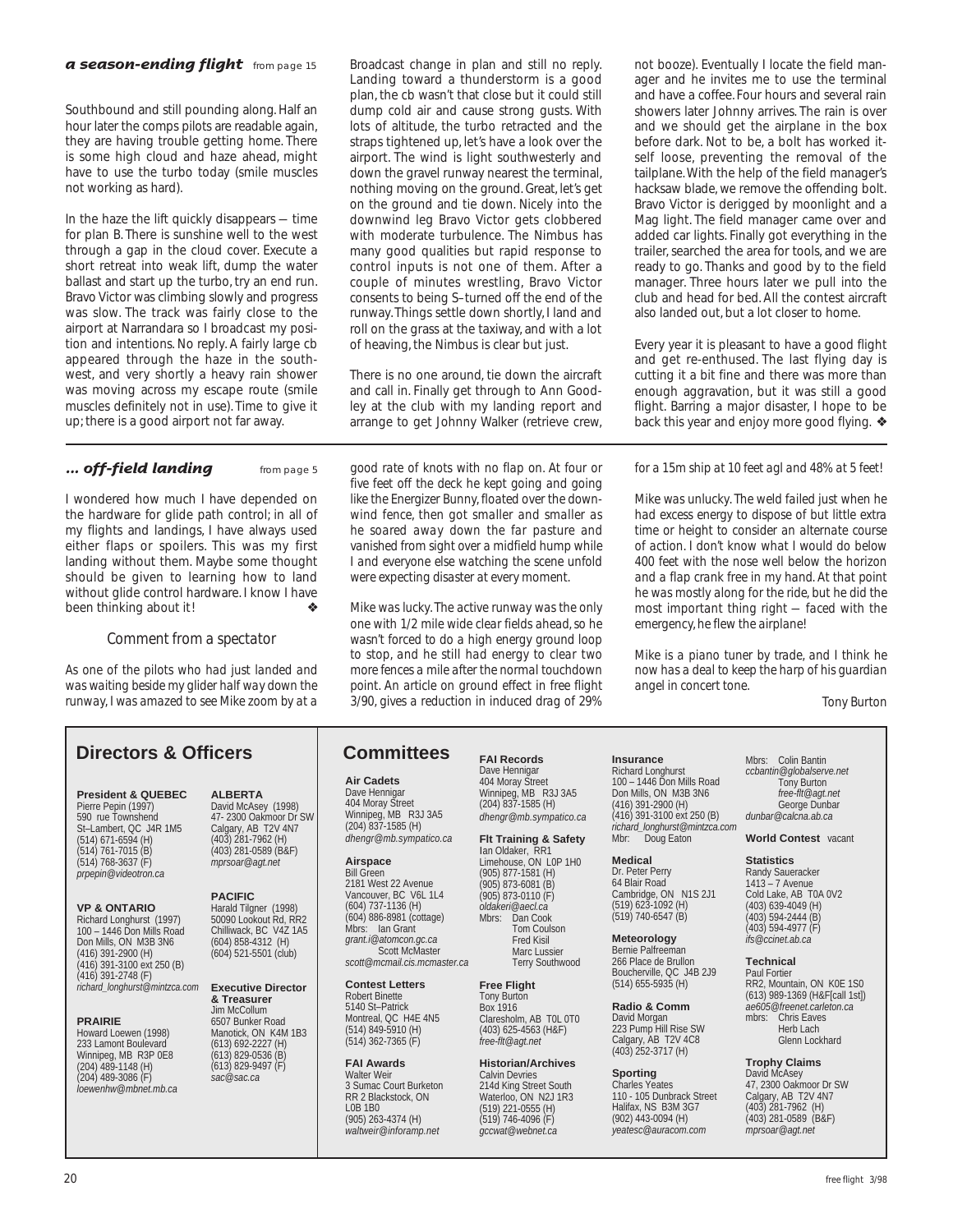## **IGC REPORTS**

*The following report on 1997 activities of the International Gliding Commission was omitted from the last issue due to a lack of space.*

#### **1997annual meeting**

#### **Hal Werneburg**, Canadian delegate

The past year at IGC proved again to be a year filled with many issues relevant to gliding activities in Canada. I was fortunate to be able to attend the annual IGC meeting through the generous financial support from the Alberta Soaring Council, my employer and last but certainly not least, SAC. At the meeting I made a presentation outlining the airspace usage problems which threaten us in Canada. As a result of intense discussions I am happy to report that IGC formed an airspace working group headed by Fransois Van Haff, the current president of the European Gliding Union (EGU). The EGU is a body which has been dealing exclusively with aviation regulatory matters as they apply to gliding for many years and has a vast amount of experience dealing with bureaucrats and administrators. The SAC Airspace committee was advised to establish contact with Fransois and to my knowledge a fruitful exchange of information is taking place.

Besides regulatory matters, sporting issues (the main mandate of the IGC) also consumed a fair amount of time and energy of the delegates. I am pleased to report that after having proposed Tony Burton as being willing to be part of a working group tasked with rewriting and simplifying the Sporting Code, he has graciously accepted this daunting challenge. Thanks from all, Tony!

The Sporting Code has seen a number of revisions again which became effective on 1 Oct 1997. The details have been published in *free flight* and are of course also contained in the latest issue of the Code which is available from the FAI in printed and electronic form. Many manhours are being spent by dedicated individuals on matters relating to GNNS ("GPS"). Unfortunately, it appears at this time that the end is not in sight yet; the technology is still evolving and new ways of using GNNS information are constantly appearing. Security of data logging for competition and record flights is the main area of concern.

The IGC was actively involved with the first World Air Games (WAG) held this past summer in Turkey. The gliding part of the WAG consisted of the 1st World Class Glider competitions flown exclusively with PW-5 gliders. The competitions seem to have been a success and I am sure it will be repeated in future years.

The level of their dues have been a concern for all ACC aerosport member associations in Canada for some time. If reductions in Canada's FAI fees are to be gained, it is important that SAC exert pressure on the FAI through Canada's official representative namely the ACC and its delegate on the board of the FAI. The IGC's mandate is mainly to regulate sporting matters and except for some administrative assistance from the FAI office is totally self-sufficient. Expenses of IGC officials are held to an absolute minimum and in fact most travel and meeting expenses of the volunteers(!) are self-financed. The IGC receives some income from contest sanctioning fees, aircraft evaluation reports requested by manufacturers, and the like. None of the FAI fees charged to member countries and their sporting associations find their way back to the commissions such as IGC.

In summary, IGC fulfills a valuable function in promoting, protecting and regulating our sporting activities on a world wide basis. Lowering FAI fees can only be accomplished through lobbying of the ACC; SAC and the IGC has no influence over the FAI fee structure.

#### **Hal's comment on the 1998 meeting**

Over 2-1/2 days in March of this year, reports from delegates and working groups were received and proposals for the future of gliding were discussed and voted on. These discussions, although sometimes quite animated, led to consensus in a number of areas.

A new handicapped competition class, "Club Class" was created with the first world contest to be held as a separate contest in Australia in the year 2001.

It was re-affirmed that gliding competitions are essentially meant to measure performances between individual pilots and, with this in mind, steps were taken to reduce the number of pilots from each country so that in the future only one pilot per country per competition class will be able to compete (thereby eliminating the present practice of team flying). This process will be completed by the year 2007. It is also planned to add both the "Club Class" and the "World Class" (PW-5) to the World Gliding Champlonship event by the year 2003.

A "World Junior Gliding Championship", formerly "European", will take place in Terlet, Netherlands in June/July of 1999. Subsidies will likely be available to overseas pilots.

Preparations are well underway for the contest at Bayreuth, Germany (Bavaria Glide 1998 and the WGC in 2000). It was noted that pilots flying in these contests must carry a valid visa allowing entry into the Czech Republic since the contest area might include parts of this country.

A major rule change was approved for badge and record flights which will allow the measurement of the maximum allowed altitude difference (1000 metres) between start and finish of a speed flight from the actual altitude of the glider at start and finish. Previously these altitudes were always related to ground elevations.

Several countries are bidding for the 2001 World Air Games including Austria, Turkey, Spain and Poland.

Working groups are active in various areas such as GNSS, airspace and the Sporting Code. The latter's mandate has been expanded to not only produce a simplification of the rule book but also a complete rewrite of the rules. Our Tony Burton is active in this group and his contributions are valuable and welcome. The Airspace group is wrestling with severe problems in European airspace allocations, quite similar to what we are starting to experience in Canada. This increasing restriction of operating room is quite worrisome and the chairman of this working group is encouraging anyone with experience in airspace regulatory matters to share their knowledge with others to the benefit of all. Please contact me if you would like to be involved in this.

I was again approached by the chairman of the World Contest working group (Ake Petterson) with the idea of eventually holding a World Gliding Contest in Canada. Ake was assured that after we have overcome some of our current problems (memberships, airspace, etc), Canada would be interested in exploring this idea further. I believe that we could manage to hold a contest in our country and that it would be of major benefit to our sport.

Elections were held and the following persons were elected to office:

Tor Johannessen (Norway), President IGC Dick Bradley (South Africa), first Vice President Bruno Gantenbrink (Germany), VP Erich Mozer (USA), VP Ake Petterson (Sweden), VP Tapio Savolainen (Finland), VP Brian Spreckley (UK), VP

Official minutes of the meeting will be published shortly and these will be available on the FAI/IGC website, which is accessible through the SAC website *<www.sac.ca>* ❖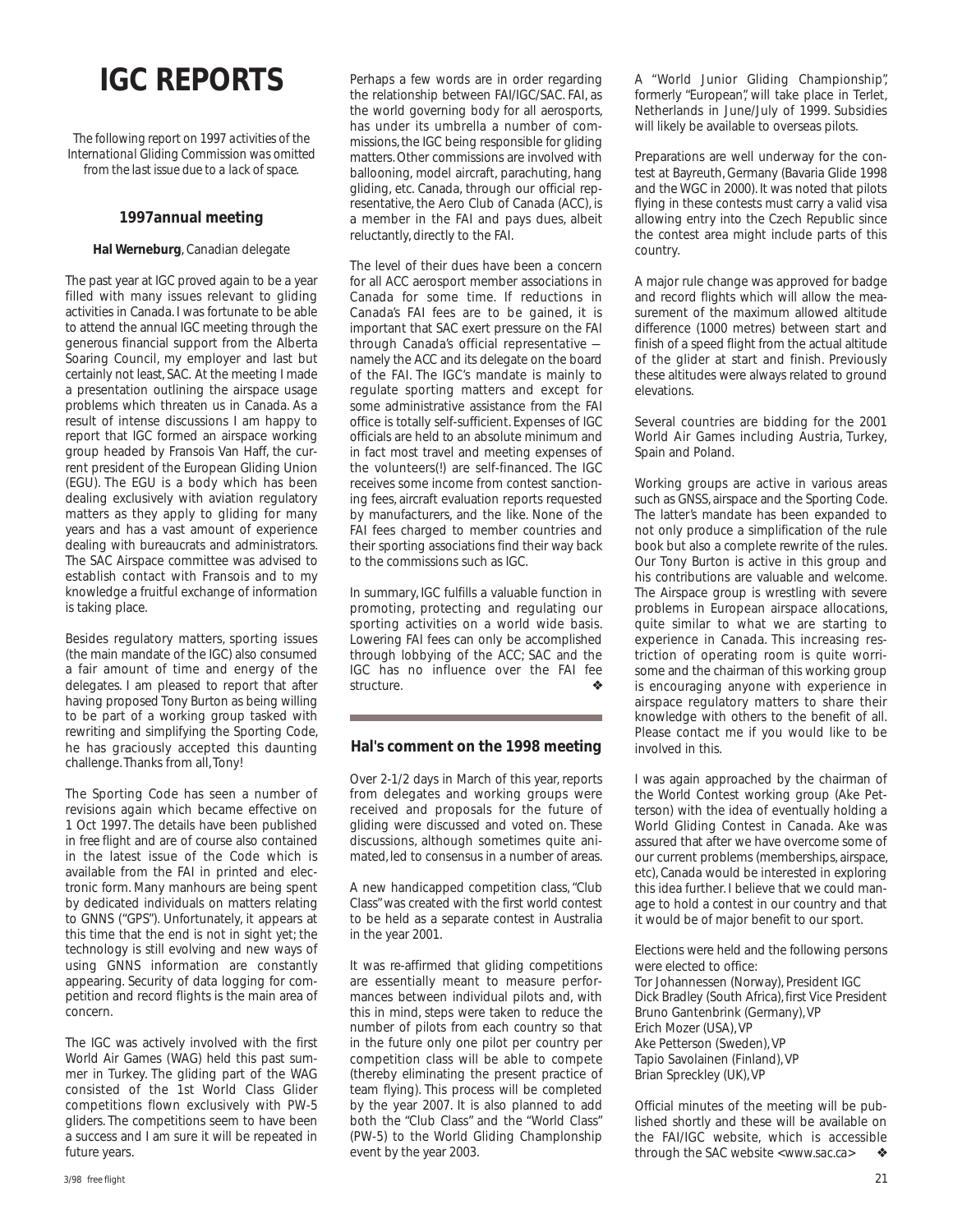## **FAI badges**

#### **Walter Weir**

3 Sumac Court Burketon, RR2, Blackstock, ON L0B 1B0 (905) 263-4374 email *waltweir@inforamp.net*

The following badge legs were recorded in the Canadian Soaring Register during the period 15 December – 25 April.

| DIAMOND GOAL (300 km)<br>Tom Coulson           | <b>SOSA</b> | 305.3 km | Mosauito | Rockton, ON     |
|------------------------------------------------|-------------|----------|----------|-----------------|
| GOLD DISTANCE (300 km)<br>Tom Coulson          | <b>SOSA</b> | 305.3 km | Mosauito | Rockton, ON     |
| C BADGE (1 hour flight)<br>2578 Louis Cloutier | Quebec      | 1:17h    | Grob 102 | St. Raymond, QC |
| 2579 Chris Dutson                              | York        | 1:21 h   | $2 - 33$ | Arthur East, ON |

#### NEW BADGE CLAIM APPLICATION FORM AND CLAIMS USING THE EW GPS LOGGER

Tony has updated the badge claim application form to include, among other important things, GPS logger claims. The form has been posted on the SAC documents web page which can be accessed directly at *www.sac.ca/page12.htm*

I expect all 1998 claims to be submitted on this new form.

The EW "unsecure" barograph/logger has now been approved for badges by the FAI when combined with several specified GPS units. Since this logger does not have the ability to store a declaration, the pilot will be required to write out his declaration, including all items listed on the SAC form designed for photos, and give it to his OO before takeoff. By the way, the flight declaration form designed for photos is also on the SAC documents page.

I have a new Cambridge flight recorder. Working with the software, I have come to realize that GPS badge leg applications should be made with a disk rather than a printout. With the Cambridge, for instance, it is possible to make a declaration at any time during the flight. The time

#### **SAC SUPPLIES FOR CERTIFICATES AND BADGES ARTICLES ACVV POUR CERTIFICATS ET INSIGNES**

| 1                 | FAI 'A' badge, silver plate pin                                                                                                                 | \$6.00  |
|-------------------|-------------------------------------------------------------------------------------------------------------------------------------------------|---------|
| 2                 | FAI 'B' badge, silver plate pin                                                                                                                 | \$6.00  |
| 3                 | SAC BRONZE badge pin (available from your club)<br>$(12$ for \$55)                                                                              | \$6.00  |
| 4                 | FAI 'C' badge, cloth, 3" dia.                                                                                                                   | \$6.00  |
| 5                 | FAI SILVER badge, cloth 3" dia.                                                                                                                 | \$12.00 |
| 6                 | FAI GOLD badge, cloth 3" dia.                                                                                                                   | \$12.00 |
| 7                 | FAI 'C' badge, silver plate pin                                                                                                                 | \$5.00  |
| 8                 | FAI SILVER badge, pin                                                                                                                           | \$45.00 |
| 9                 | FAI GOLD badge, gold plate pin                                                                                                                  | \$45.00 |
|                   | Items 4-12 ordered through FAI awards chairman                                                                                                  |         |
|                   | Items 10, 11 not stocked – external purchase approval given                                                                                     |         |
| 10                | FAI GOLD badge 10k or 14k pin                                                                                                                   |         |
| 11                | FAI DIAMOND badge, 10k or 14k pin and diamonds                                                                                                  |         |
| $12 \overline{ }$ | FAI Gliding Certificate (personal record of badge achievements)                                                                                 | \$10.00 |
|                   | <b>Processing fee</b> for each FAI application form submitted                                                                                   | \$15.00 |
| 13                | FAI badge application (download from SAC website forms page)                                                                                    | n/c     |
| 14                | Official Observer application (download from SAC website forms page)                                                                            | n/c     |
| 15                | SAC Flight Trophies application (download from SAC website forms page)                                                                          | n/c     |
| 16                | FAI Records application (download from SAC website forms page)                                                                                  | n/c     |
| 17                | Flight Declaration (download from SAC website forms page)                                                                                       | n/c     |
| 18                | <b>Badge &amp; Record Flying</b> , ed. 7 (download from SAC website forms page)                                                                 | n/c     |
|                   | Please enclose payment with order; price includes postage. GST not<br>required. Ontario residents, add 8% sales tax. Items 1-6 and 13-18 avail- |         |

able from SAC office. Check with your club first if you are looking for

of the declaration is recorded so you can tell that it was made after takeoff but you have to be careful to check the times. It is not flagged in any way. I don't think the average OO can be expected to be an expert on the particular software being used. I need to develop a library of evaluation instructions for each type.

#### **SAC has a new e-mail address –** *sac@sac.ca*

#### **Sporting Committee news**

#### EXTENSIVE REVISIONS TO SAILPLANE HANDICAP LIST

The 1998 SAC sailplane handicap list has now been posted on the SAC documents page. These handicaps are of interest to pilots completing SAC trophy flights, new Club class record flights, flying in Sports class contests, or posting Ontario or Alberta soaring ladder flights.

For the most part, SAC uses the sailplane handicaps developed by Carl Herold in the USA, who for years has been busy with this ongoing project. The 1998 list has been extensively recalculated by him based on new sailplane data, updated weight information, additional contest results, and several other factors. As a result, almost every glider on the list has had its handicap changed — in some cases significantly.

Whether or not your glider has the "correct" handicap is, naturally, the subject of eternal argument over a beer. Carl is planning to write a series of papers on exactly what goes into determining these values, and the best of the articles will appear in *free flight*.

**Tony Burton**, SAC Sporting Committee

*Experience is that marvellous thing that enables you to recognize a mistake when you make it again.*

#### Votre paiement dévrait accompagner la commande. La livraison est Insigne FAI 'A', plaqué argent Insigne FAI 'B', plaqué argent 3 SAC BRONZE badge pin *(available from your club)* (12 for \$55) \$ 6.00 Insigne ACVV BRONZE *(disponible au club)* Insigne FAI 'C', écusson en tissu, 3" dia. Insigne FAI ARGENT, écusson en tissu, 3" dia. Insigne FAI OR, écusson en tissu, 3" dia. Insigne FAI 'C', plaqué argent Insigne FAI ARGENT Insigne FAI OR, plaqué or *Les articles 4–12 sont disponibles au président des prix de la FAI* Les articles 10, 11 ne sont pas en stock – permis d'achat externe Insigne FAI OR, 10k ou 14k Insigne FAI DIAMAND, 10k ou 14k et diamands Certificat FAI de vol à voile (receuil des insignes) **Frais de services** pour chaque formulaire de demande soumis Formulaire de demande pour insignes 14 Official Observer application *(download from SAC website forms page)* n/c Formulaire de demande pour observateur officiel Formulaire de demande pour trophées de vol de l'ACCV 16 FAI Records application *(download from SAC website forms page)* n/c Formulaire de demande pour records FAI Formulaire de déclaration de vol par feuille 18 **Badge & Record Flying**, ed. 7 *(download from SAC website forms page)* n/c **Vol pour certificats et insignes, éd.7** (anglais)

incluse dans le prix. TPS n'est pas requise. Les résidents de l'Ontario sont priés d'ajouter la taxe de 8%. Les articles 1–6 et 13-18 sont disponibles au bureau de l'ACVV.

forms.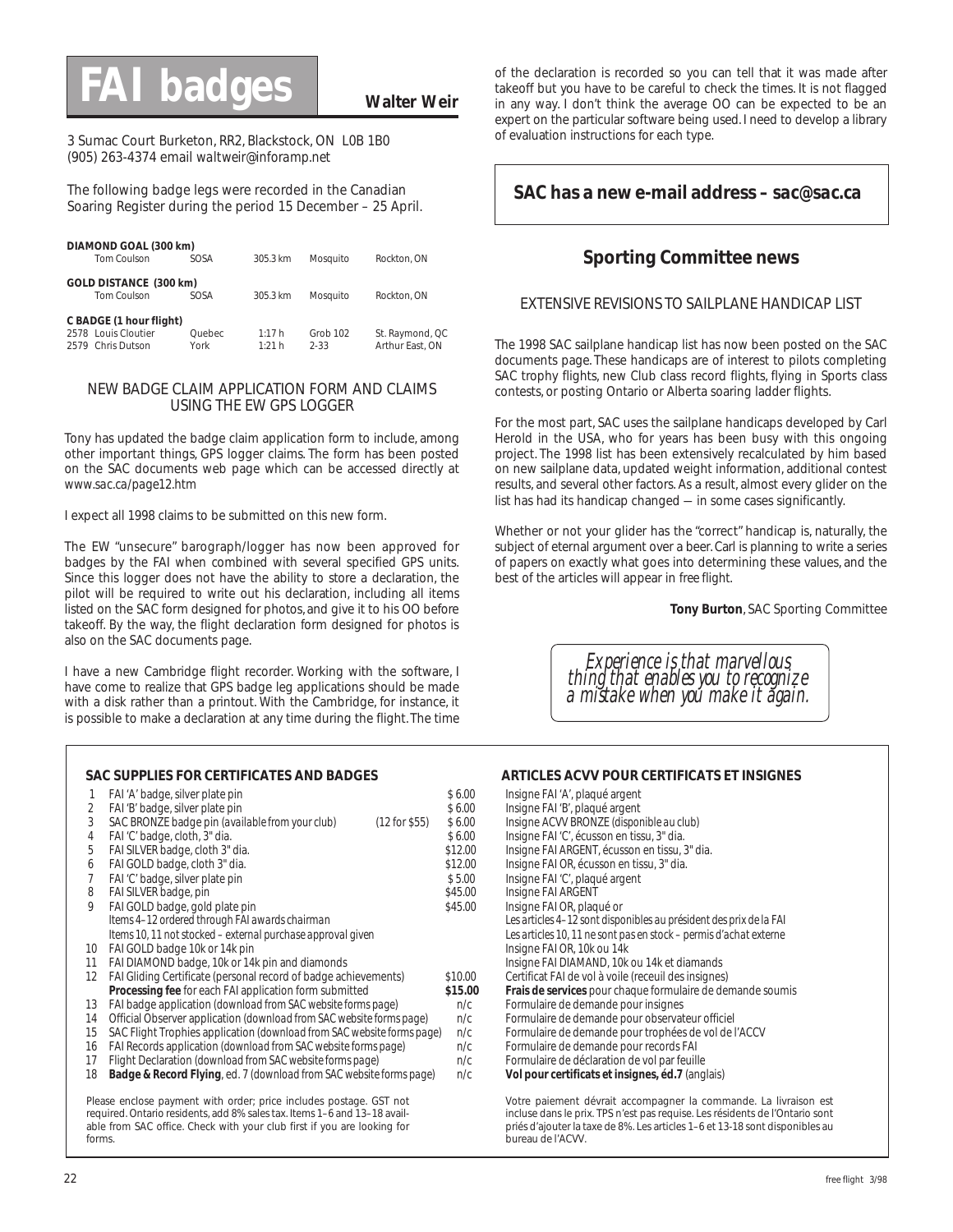## **Trading Trading**



Personal ads are a free service to SAC members (please give me the name of your club). \$10 per insertion for nonmembers. **Send ad to editor**, not the national office, Box 1916, Claresholm, AB T0L 0T0 tel/fax (403) 625-4563, *free-flt@agt.net*

Ad will run 3 times unless you renew. Please tell me if your item has been sold sooner. Maximum ad length is 6 lines and subject to some editing as necessary.

#### **single seat**

**SAC travel insurance**. Don't fly in the USA without proper medical insurance. Many travel health insurance policies don't cover injuries sustained while gliding. If you want SAC travel insurance, contact "Health Advantage" at 1-800-216-3588 and mention SAC. There are no forms to fill out.

**L-Spatz,** CF-UJZ, 1966, recent fabric and overhaul, basic instruments, radio, Varicalc, open trailer. \$6000. Winnipeg Gliding Club (204) 837-8128 or *info@wgc.mb.ca*

**1-26A**, # 23, 1050h, beautiful condition, new fabric on wings, tail and fuselage recently recovered, total refinish in 1996. Excellent enclosed trailer. Asking \$9500. Would consider delivering for expenses. Harold Eley, email: *eeley@cableregina.com* (306) 584- 5712, or Wilbur Eley, (306) 255-2859.

**Ka6CR**, CG-CJB, #6608, 1967, 1200+h, annualled. In good to very good condition, new instruments, factory trailer. Slimpack chute. Michael Steckner, (440) 473-9365, *mks@gwis.com*

**Skylark 4**, fully equipped with trailer, hangared at GGC. Andrew Robinson (613) 226-7616 (H), (613) 723- 2299 (W), (613) 237-4152 (F), *andrewr@hookup.net*

Dart 17/R, C-FOAK, easy to rig/derig, basic instru-<br>ments, trailer (needs repairs), chute, O2. \$9000 minus AD. Call Sylvain "Bingo" Larue at (709) 896-4499 or (902) 765-6865 after 1 July or *bingo@cancom.net*

**Pilatus B4**, C-GXTA, 398h, very good condition, the last and strongest version of this fully aerobatic metal glider. Includes metal enclosed trailer, O2 and chute. Goal and distance Diamond ship (see *free flight* 3/97). \$21,500 obo. Paul Scott, (403) 455-7297, e-mail: *scottp@gpu.srv.ualberta.ca*

**K-8**, C-FROP, basic instruments, encl metal trailer. Asking \$7000. Eric Durance (519) 969-7889 or Kurt Moser (519) 472-8876.

**Monerai,** CG-IHZ, extended wings, excellent cond, elec vario, encl trailer. \$5150. Tom Stoer (705) 721- 5539.

**Jantar Std 2**, C-GGEA, 747 h, excellent condition. Aluminum encl trailer, Rico, g-meter, EdoAir radio and chute. Asking \$26,500. Réjean Dallaire, (514) 449-6333 (W), (514) 635-3470 (H).

**PIK-mod**, PIK wings, homebuilt fuselage, licensed as experimental K5 motorglider, flown all Diamonds, 40:1, tinted canopy, Mylar seals, O2, chute, new head-set, encl metal trailer. See photo in ff 2/95. Asking \$20,000. Mike Cook (250) 427-5471/2598.

**RS-15**, a fun aircraft with impressive performance, 2-5 hrs common. Nice condition with Imron finish. Cambridge vario, Mk 4 director, O2, radio, Schreder trailer. \$14,500. Bryce Stout (905) 822-1814 ph/fax.

**HP-18**, C–GTRV, completed in '94 with initial flights only. Selling as I'm out of the country most summers. All drawings, special tooling, spares. All new instruments: CPT50 & CAV50 netto varios with speed ring, ATR 720 radio, new thin pack chute, etc. Maurice Engler (403) 246-6611.

**Std Cirrus**, CF–DFN, "Jolly Miller", 1650h, tinted canopy, bombproof trailer, excl flying cond, Ball elec vario & audio, PZL mech vario, Genave 320 radio, Plantronics mike, O2, T&B, chute. \$26,000. Call Mike Glatiotis (403) 282-6121, *mglatiot@cadvision.com*

**DG202/17C**, 1981 carbon model, 2700h (ship has been meticulously cared for and is in excellent cond). Excellent gel coat, Becker radio/mic, ILEC computer/ vario, GPS, Winter mech back-up vario, Hamilton compass, O2, water. \$50,000. Based in Ephrata, WA. Harry Peters (604) 856-5456, *petersh@uniserve.com*

**PIK20Bc**, C–GXWD, carbon fibre, 820h, very good condition, new paint, Ball 400 c/w netto & cruise, Edoaire 720 radio, chute, O2, gear warning. Call Lee Coates at (403) 242-3056 or Denis Bergeron at (403) 526-4560.

**DG600**, 1050h, 17m tips and 15m winglets. Becker radio, Westerboer computer, Bohli compass, wing wheel, covers, Cobra trailer. US\$52,000. André Pepin, (514) 923-3631 or *prpepin@videotron.ca*

**SZD-55-1**, C–FZQE, company demo, fully instrumented with the latest or with basic instruments, ready to fly. "Crown" clamshell trailer avail. **SZD-5J-1**, C–GBYT, "Junior" new club single, instruments to suit. Trailer available. Ed Hollestelle (519) 461-1464 ph/fx, *solairecanada@compuserve.com*

#### **two seat**

**K-7**, C-FWRX, needs overhaul, encl trailer. \$2500, negotiable. Eric Durance (519) 969-7889 or Kurt Moser (519) 472-8876.

**Lark IS28B2**, C-GVLI, 1500 h, basic instruments, Cambridge vario & repeater, Alpha 100 radio, g-meters, professionally built open trailer. Priced to move at \$17,000. Winnipeg Gliding Club (204) 837-8128 or *info@wgc.mb.ca*

## **Solaire Canada**

Ed Hollestelle (519) 461-1464 p & fx

**LX-20B** The new "no frills" IGC-<br>approved GPS flight recorder \$1495 approved GPS flight recorder **LX-100** Electronic audio vario with aversage and 2 response settings \$495 erager and 2 response settings **ATR57** A new 2-1/4" panel-mounted 760 channel radio ready to install. \$1395 **ATR720A** 760 chan VHF with mounting tray and wiring harness. \$1695 **ATR720C** Same as above with LCD dis-<br>play and 10 channel memory \$1895 play and 10 channel memory. **SHM1010** Boom mike and wiring (as installed by most glider manufacturers. \$175 **LX-4000E** Flash-RAM stand-alone final glide computer or connects to any GPS (with NMEA output) or connects to the new LX-20B flight recorder for a completely integrated and FAI approved system. \$2595 **LX-5000** The ultimate GPS/final glide computer system with large graphic display, FAI flight recorder, and moving map with air-<br>space and task displays \$4995 space and task displays. DX 50 The newest GPS flight data computer/recorder, only 2 LCDs. \$3495

*All my life, I always wanted to be a pilot. Yesterday I saw a glider, and now I see that I should have been more specific.*

#### **miscellaneous**

**Two winches**, single drum with 3500 ft of cable, V-8 powered, very low time on both engines, on single axle frames with trailer hitches, excellent economical launch vehicles. Eric Durance (519) 969- 7889, Kurt Moser (eves) (519) 472-8876.

#### **Barograph**, Replogle – \$350.

**Barograph**, Winter (smoke trace) – \$350 **GPS**, Garmin 55 with stick/yoke mount – \$400 Contact André Pepin, *prpepin@videotron.ca* or (514) 923-3631.

**Speed ring** for Ventus, km/h, fits Winter vario, \$40 **Vario capacity** 0.45 litres, two, \$25 ea **Gust filters**, Rico and Cambridge, \$25 ea Save 50%, call Gilles at (514) 377-5737

**ILEC SB-7** variometer, 2 **SB-7** varios, good condition, working order, with manuals, no flask needed, asking \$US500 each. One 57mm **averager readout for SB-7**, \$US150. Kevin Clifton, (306) 978-1832, email *kev@envistatech.com*

**Barograph**, Replogle. Asking \$250. **Parachute**, Security 150. Asking \$300. Call Kurt Moser, (519) 472-8876

**1-man rigger**, a brand-new never used "Wing Thing". Selling as I never had the need for it that I originally anticipated. \$295. Paul Nelson, (519) 821-0153.

#### **magazines**

**SOARING** — the monthly journal of the Soaring Society of America. Subscriptions US\$43 second class. Credit cards accepted. Box E, Hobbs, NM 88241-7504. e-mail: *74521.116@compuserve.com* (505) 392-1177 fax (505) 392-8154.

**SAILPLANE & GLIDING** — the only authoritative British magazine devoted entirely to gliding. Bimonthly. £17.50 per year. BGA, Kimberley House, Vaughan Way, Leicester, LE1 4SG, UK. e-mail: *Bgahq@aol.com* fax 0116 2515939,

**AUSTRALIAN GLIDING** — bimonthly journal of the Gliding Federation of Australia. \$A40.50 surface mail – airmail \$A55. Payable on an Australian bank, Bankcard, Visa, Mastercard. Box 1650, GPO, Adelaide, South Australia 5001. fax (03) 9379-5519. *AdminOfficer@gfa.org.au*

#### **suppliers**

**Sunaero Aviation** Glider repairs in fibreglass, wood, & metal. Jerry Vesely, Box 1928, Claresholm, AB T0L 0T0 (403) 625-3155 (B), 625-2281 (fax).

**XU Aviation** Chris Eaves. Glider repair in all materials. ph (519) 452-7999, fax (519) 452-0075, e-mail *xu-aviation@sympatico.ca*

**Barograph calibration**, most makes and models. Walter Chmela (416) 223-6487.

**VariCalc**, versatile pressure transducer and microprocessor based vario and final glide calculator, Canadian designed and produced. Skytronics (613) 820-3751 or (613) 596-1024.

**LD-200** variometer, hi-performance pressure transducer based varios with audio. No bottle required. Peter Masak, 47 Sheffield Lane, West Chester, PA 19380 (610)-738-9792 *masak@ix.netcom.com*